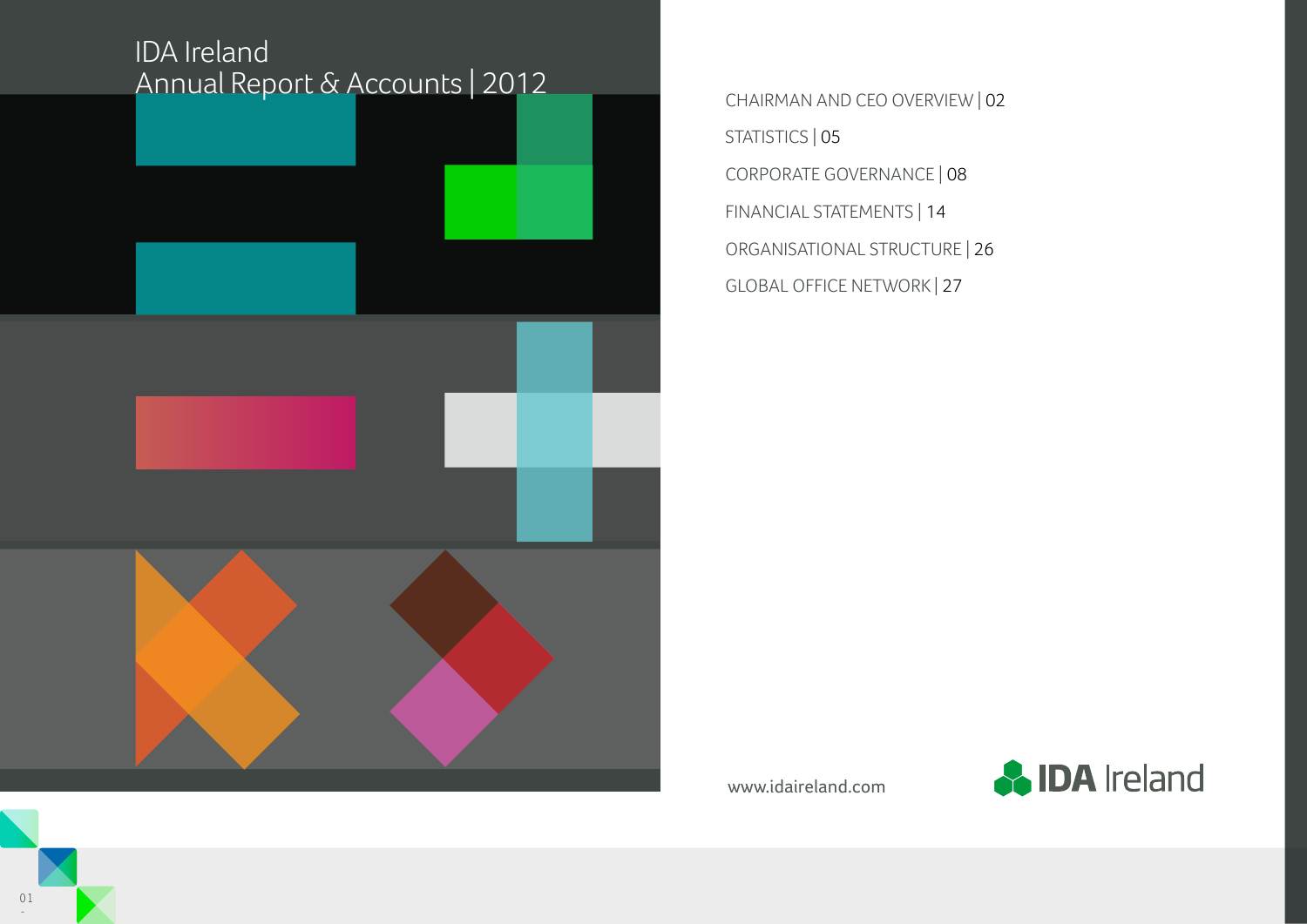



-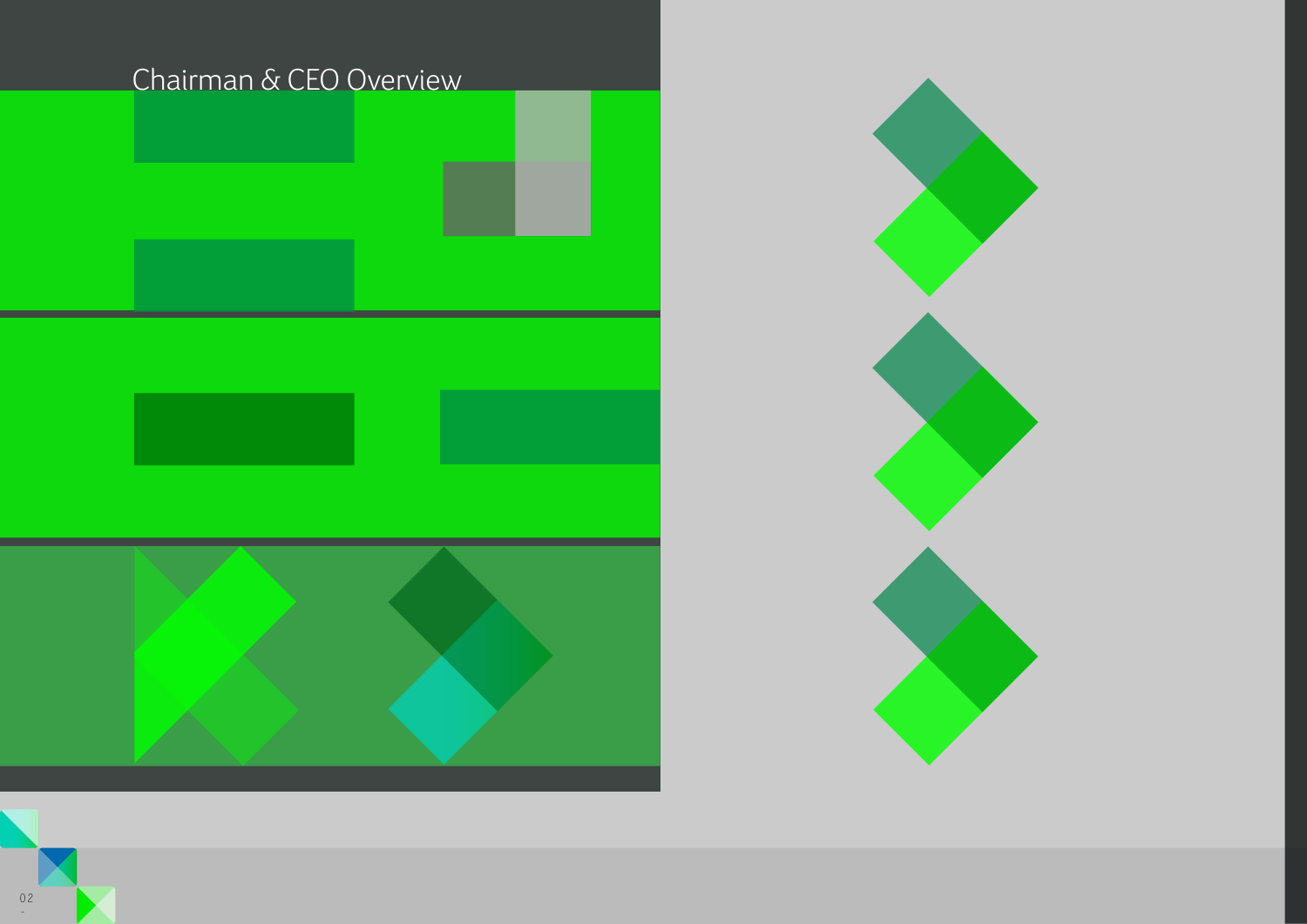## Chairman & CEO Overview

The pace of Ireland's economic recovery is quickening and a number of events in the last two and half years may prove crucial to ultimately making that recovery permanent.

Ireland finally returned to economic growth in 2011 and then won significant concessions in the banking sector in early 2013 when promissory notes were re-structured to the long term benefit of the State.

Ireland is also scheduled to exit the lending programme agreed with the IMF/EU/ECB in the second half of the year, allowing Ireland to restore full market access and potentially providing a reputational boost internationally.

None of these events in isolation confirm that Ireland is on a permanent recovery path, but taken along with other milestones and trends (reduction in sovereign borrowing costs, highest goods exports in a decade) a pattern of stability is gradually being established.

Among the trends that contributed to this more encouraging picture in 2012 was the influence of Foreign Direct Investment (FDI) within the Irish economy. Client companies of IDA Ireland created 12,722 new jobs during 2012, adding a total of 6,570 new net jobs, the third consecutive year of growth in net employment.

 Job losses at IDA client companies were the lowest for a decade, due in part to the transformation work of IDA staff and local company management. This work involves IDA assisting client companies to transform their operations in Ireland, including training support, technology uplift, R&D/product improvements and energy efficiency.

While everyone in Ireland welcomes the addition of new jobs, the broader contribution of the FDI sector is of equal importance, particularly at a time when domestic demand remains sluggish at best.

According to the most recent Annual Business Survey of Economic Impact (ABSEI), IDA client companies spent €18.8bn in the Irish economy in 2011, an increase of 10% when compared with 2010 data. In addition payroll expenditure increased from €7.0bn to €7.3bn, while IDA client companies spent €9.6bn on Irish sourced services up from €8.5bn in 2010.

With Ireland pursuing a tangible recovery from the domestic segment of the economy, the FDI sector can provide strong support. This support does not just come from direct employment, but also by bolstering the wider economy.

#### Competition

While the support from FDI is vital at this challenging time, the recent results of IDA and the advances made by the wider export sector are hard won. Competition for FDI is increasing in all markets IDA is active in. Countries that previously relied heavily on internal demand are now focusing on FDI, and investments for Ireland are harder to win than ever before.



Liam O'Mahony Chairman (left)

Barry O'Leary Chief Executive Officer (right)

The difficult global economic climate intensifies this competition further, but IDA Ireland recognises the challenge and the organisation has performed particularly strongly in its two key markets- the US and Europe- during 2012 and on into 2013.

In terms of sectoral competition, IDA has performed well and Ireland is concentrated in FDI sectors such as life sciences, ICT, international financial services, engineering, consumer services and digital media, which have proved highly resilient since the onset of the financial crisis in 2008/09.

### FDI Wins for Ireland

In that context, 2012 was a strong year in a range of sectors, with a welcome mix of expansions by existing client companies, and greenfield business. Among the biggest investments were PayPal, Northern Trust, Fidelity, SAP, Amgen, Apple, Mylan, Cisco, Arvato, Allergan and Eli Lilly.

Among greenfield business won by IDA was Clearstream (part of Deutsche Bourse), Hubspot, Dropbox, Kobo, Aspen and Nuance.

Expanding during 2012 were Amazon, Salesforce.com, Maples, Google, Xilinx, Nypro, Stryker, and Butterfield Fulcrum. IDA succeeds by paying close attention to both existing client companies and those new to Ireland, and there was a broad split in terms of project numbers in 2012 with 65 greenfield projects and 56 expansions. Some 23 research, development and innovation (RD&I) projects were also won in 2012 as innovation continues to be a key focus for the organisation.

These strong gains across financial services, life sciences, ICT and business and consumer services, continue to give a broad balance to the IDA portfolio, with total employment now measured at over 152,000. Including indirect employment this comes to almost 270,000.

However IDA is determined not to rely solely on long established large multinational employers, and has focused in recent years on fast growth companies via our emerging business division. Among the fast growth companies calling Ireland home in 2012/13 were Dropbox, Squarespace, Etsy, 10gen and Indeed.com.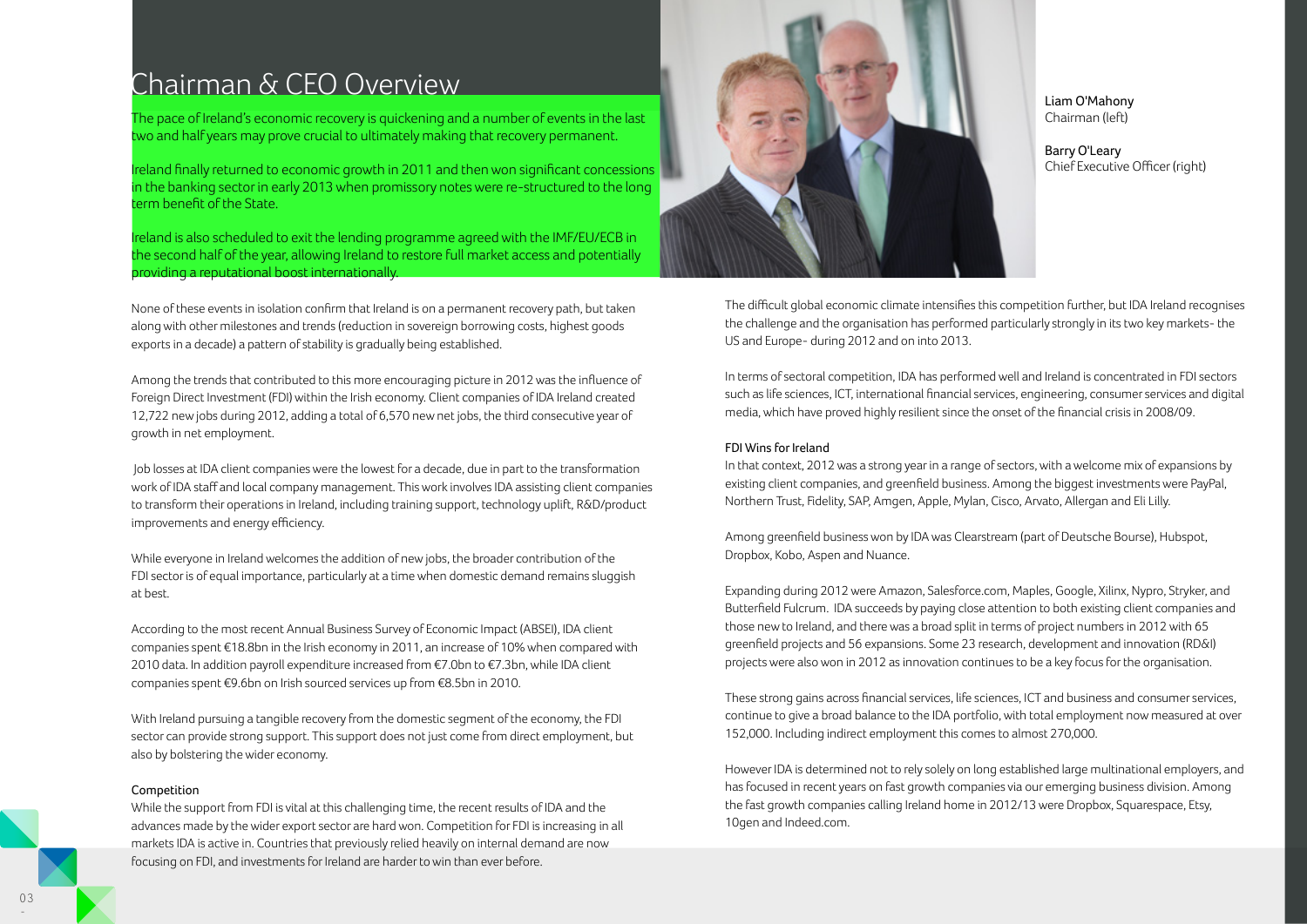## Chairman & CEO Overview

### Transformation

IDA Ireland has just completed the third year of its five year Horizon 2020 strategy and the latest results put the organisation on target in meeting its goal of creating 62,000 direct jobs by 2014 from 640 new investments. Over the course of the first three years (2010-2012) IDA has secured 419 investments and has delivered gross job gains of over 36,000. A copy of the strategy is available at www.idaireland.com/ida-ireland

Two of the key aspects of the Horizon 2020 strategy are to drive company transformation to ensure higher levels of job retention and to focus particularly on the growth in employment intensive services, which leads to the speedy creation of jobs.

As part of an overall transformation agenda, IDA partners with companies across five key areas to transform their businesses: training support, technology uplift, R&D/product improvement, process development and energy efficiency.

Proof that this strategy is working was the lowest number of job losses in 2012 for a decade from the IDA portfolio.

### Pharmaceutical sector

In addition to company transformation, competitiveness gains have also helped Ireland maintain and win FDI in 2012 and these gains must be defended and built on. The need for this transformation is most urgent in the life sciences sector, where many Irish plants are facing increased levels of global competition and industry challenges.

Another challenge is the issue of patent expiry. The issue of key blockbuster drugs going off patent and facing generic competition is one that needs to be taken very seriously. IDA has implemented a strategy to insulate Ireland's life sciences cluster from the worst effects of this global trend. This strategy involves attracting bio-pharma investments into Ireland to replace legacy capacity and during 2012 there was notable progress in this area, with €1.1bn of fresh investment announced in 2012 from five major companies, resulting in 1,200 planned jobs.

 It remains among a range of sectors that contain significant opportunities for IDA in 2013, building on existing investments from Abbott, Mylan, Eli Lilly, Amgen, Allergan, Aspen and Sanofi.

### Staff:

At the heart of all business wins in 2012, was the IDA's dedicated and skilled staff, which number 254. Based across various regions and time zones, IDA staff carry out their work with energy, passion and enormous commitment.

IDA, like many other public sector organisations, is tasked with doing more for less and the organisation's staff continue to implement our strategy while facing a myriad of challenges.

It is clear to us that they do this with a tremendous pride in their work and the organisation and country they represent. IDA staff in 2012 once again delivered in terms of job creation for Ireland, and their work is strongly acknowledged here by the IDA Chief Executive and Chairman.

### Stakeholders

Also playing a part in the business wins achieved in 2012 were a range of stakeholders, who work closely with IDA. Among these were An Taoiseach Enda Kenny TD, Minister for Jobs, Enterprise and Innovation Richard Bruton TD, Minister for Finance Michael Noonan TD, Minister for Foreign Affairs Eamon Gilmore TD, all of whom gave their time generously to IDA initiatives and overseas marketing trips during 2012.

Also working closely with IDA for the benefit of the Irish economy during 2012 were sister agencies Enterprise Ireland, Science Foundation Ireland, Forfas and Solas. IDA also worked closely with NAMA and a range of universities, Institutes of Technology and research institutes during 2012. IDA also worked closely with the Connect Ireland team to ensure the success of the Succeed in Ireland initiative.

Several government departments also linked up with IDA to enhance the reputation of Ireland during 2012, most notably the Department of Foreign Affairs and its network of embassies. The IDA takes the protection of Ireland's external reputation extremely seriously and 2012 saw the organisation engaging extensively with audiences outside the country, through traditional media channels like CNBC, Bloomberg, CNN and the Wall Street Journal, but also through social media platforms, including in growth markets like India and China.

### Outlook

The European economy is facing a challenging year, with most economists expecting a flat performance, at best, in terms of growth.

However this challenging backdrop will also present opportunities for Ireland, as leading corporates rationalise their pan-European operations and reduce the size of their global footprint. IDA is confident that Ireland can benefit from this type of consolidation. A number of projects in this arena are currently in play.

2013 has started strongly for IDA Ireland, with notably strong business wins from our European business. Sectors which have performed strongly in 2013 so far are ICT, life sciences, digital media, emerging business and financial services.

IDA operates in a highly competitive global market, but the organisation is on track to reach its Horizon 2020 targets and is cautiously optimistic about the prospects for 2013.

Liam de

Liam O'Mahony Chairman (left)

Serry theary

Barry O'Leary Chief Executive Officer (right)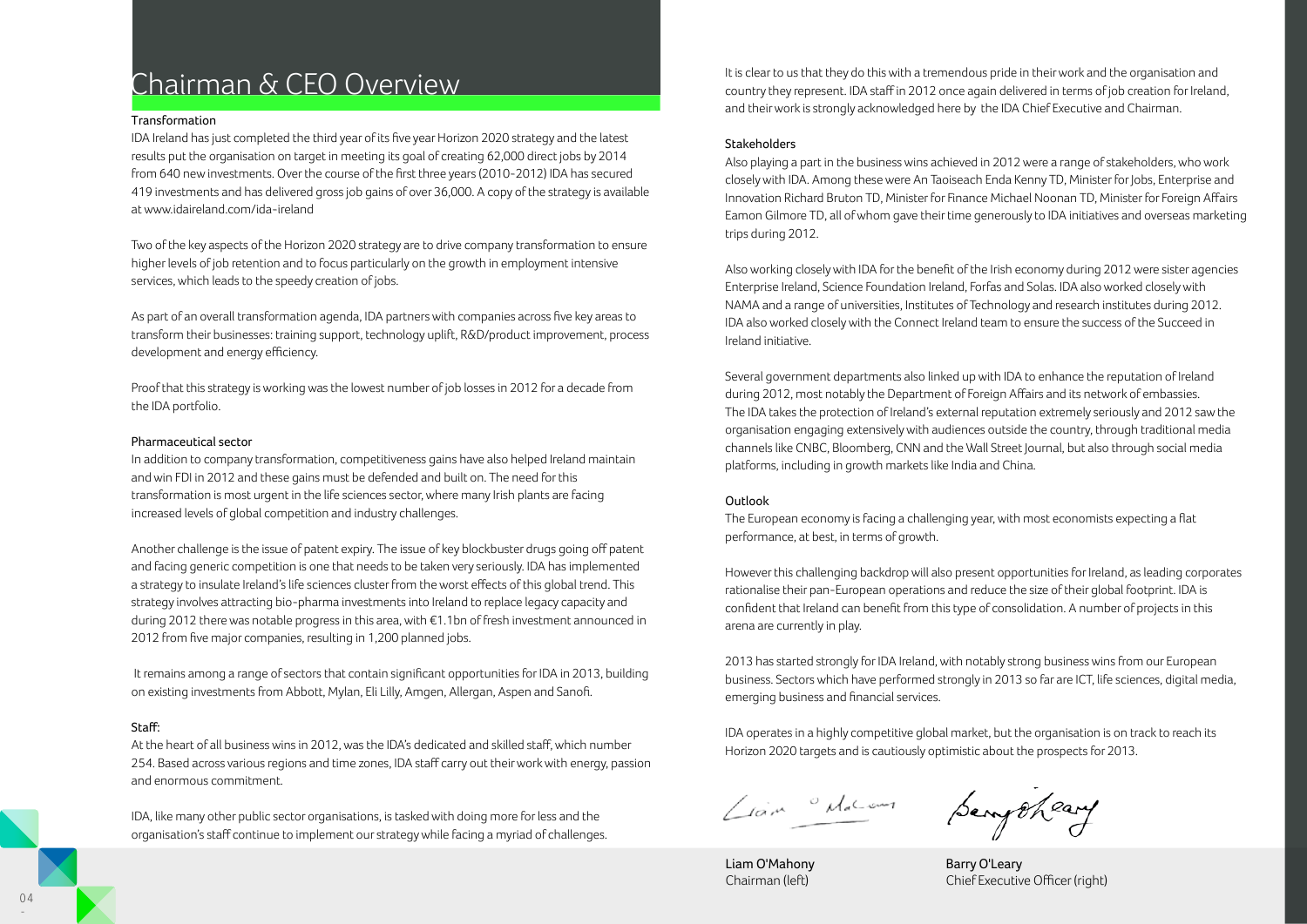

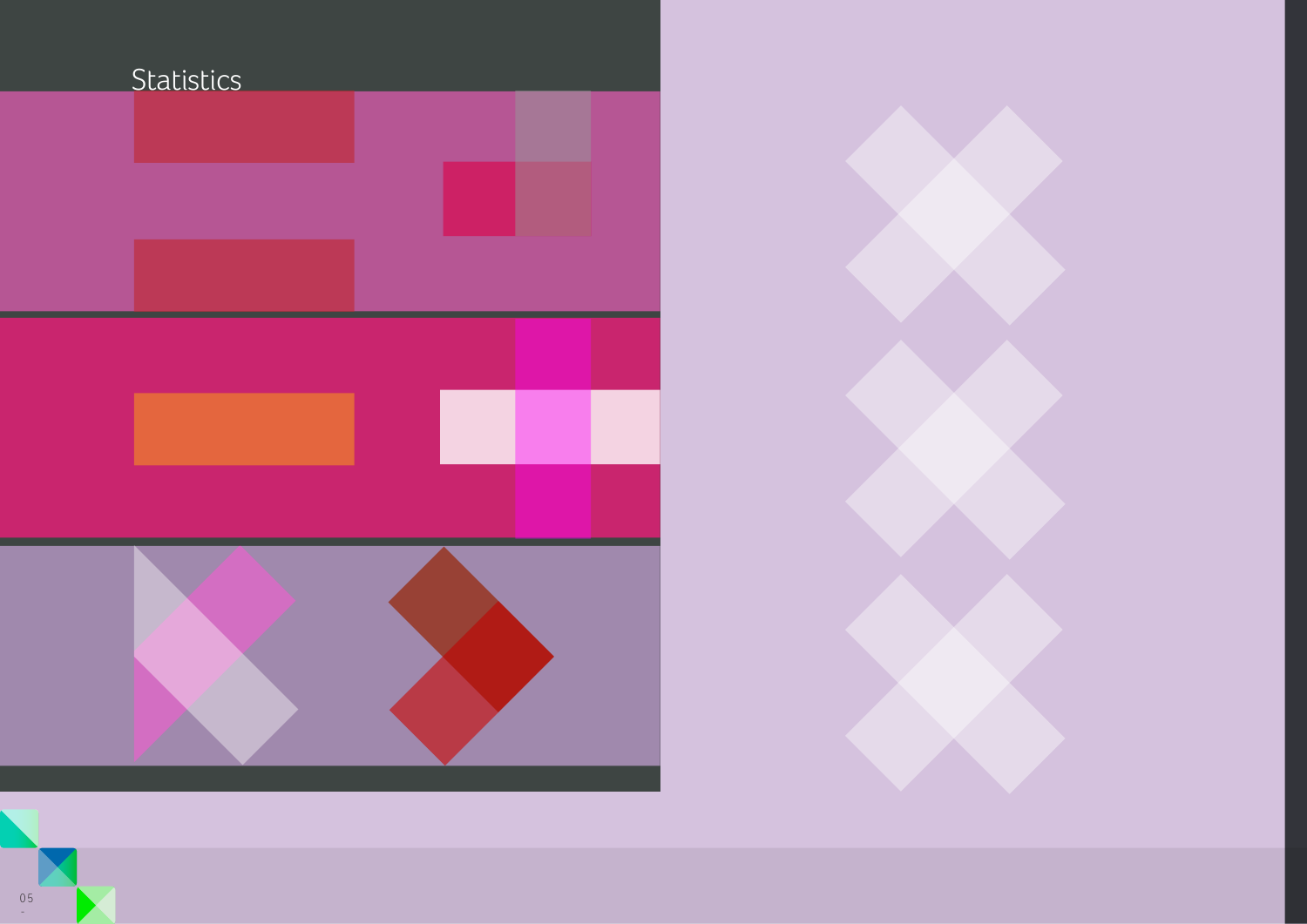### **Statistics**

**IDA Ireland Indicators**

| <b>Indicator</b>                                                                    | 2012 Value          |
|-------------------------------------------------------------------------------------|---------------------|
| Total No. of Investments Approved                                                   | 144                 |
| No. of Greenfield Projects                                                          | 65                  |
| No. of Expansion Projects                                                           | 56                  |
| No. of Research, Development & Innovation Projects                                  | 23                  |
| % of Investments Located Outside Dublin and Cork                                    | 23%                 |
| % of Jobs Approved Outside Dublin and Cork                                          | 34%                 |
| % Jobs Approved with Salaries in excess of $£35,000$                                | 68%                 |
| Average Salary in New Investments                                                   | €43,700             |
| Investment in Research, Development & Innovation Projects                           | €517m               |
| Annual Corporate Tax Payments of IDA Client Companies                               | €2.7bn <sup>*</sup> |
| No. of IDA client companies investing more than $\epsilon$ 100,000 per annum in R&D | 293                 |
|                                                                                     |                     |

**Note:** \*Corporation Tax data refers to 2011

**Economic Impact of IDA Ireland Supported Companies**

| <b>All Sectors</b>                      | 2011    |
|-----------------------------------------|---------|
|                                         | €bn     |
| <b>Indicator</b>                        |         |
| <b>Sales</b>                            | 126.455 |
| <b>Exports</b>                          | 122.456 |
| Direct Expenditure in the Irish Economy | 18.836  |
| of which:                               |         |
| Payroll Costs                           | 7.367   |
| Irish Materials                         | 1.787   |
| Irish Services                          | 9.682   |
| Direct Expenditure as % of Sales        | 14.9%   |

**Source:** Based on the Annual Business Survey of Economic Impact, co-ordinated by Forfas and administered by Insight Statistical Consulting.

**Note 1:** The survey is based on manufacturing and internationally traded services

companies with 10 or more employees (excluding regulated financial services companies). **Note 2:** Results are based on companies responding to the survey in 2012 (grossed-up to reflect non-respondents). Results can vary from previous estimates due to revisions made by companies and differences in the base of respondents from one survey period to the next.

### **Origin of IDA Ireland Supported Companies 2012**

| Origin               | <b>No. of Companies</b> | <b>Total Employment*</b> |
|----------------------|-------------------------|--------------------------|
| <b>United States</b> | 531                     | 111,661                  |
| Germany              | 95                      | 9.950                    |
| United Kingdom       | 103                     | 6,804                    |
| France               | 43                      | 4.339                    |
| Rest of Europe       | 160                     | 12,691                   |
| Rest of World        | 101                     | 7.340                    |
| Total                | 1.033                   | 152,785                  |
|                      |                         |                          |

**Source:** Forfas Annual Employment Survey 2012

**Note:** \*Includes permanent, part-time and temporary employees.

### **Total Employment by Region in IDA Ireland Supported Companies**

| Area / Region              | 2008    | 2009    | 2010    | 2011    | 2012    | % change<br>2011/2012 |
|----------------------------|---------|---------|---------|---------|---------|-----------------------|
| <b>Border</b>              |         |         |         |         |         |                       |
| North-West/                |         |         |         |         |         |                       |
| Donegal                    | 5,336   | 5,261   | 5,113   | 5,318   | 5,199   | $-2.2\%$              |
| North-East                 | 3,356   | 3,023   | 2,833   | 2,909   | 3,211   | +10.4%                |
| West & Mid-West            |         |         |         |         |         |                       |
| West                       | 14,531  | 13,435  | 13,867  | 15,714  | 16,430  | +4.5%                 |
| Mid-West                   | 11,245  | 8,209   | 7,963   | 8,117   | 8,641   | $+6.4%$               |
| <b>Midlands &amp; East</b> |         |         |         |         |         |                       |
| Midlands                   | 5,643   | 4,955   | 4,633   | 4,707   | 5,120   | +8.8%                 |
| East                       | 73,016  | 66,517  | 67,326  | 70,987  | 74,440  | +4.9%                 |
| South                      |         |         |         |         |         |                       |
| South-West                 | 26,118  | 24,206  | 25,629  | 26,583  | 27,860  | +4.8%                 |
| South-East                 | 13,665  | 13,048  | 12,917  | 11,880  | 11,884  | 0%                    |
| <b>IDA Ireland</b>         | 152,910 | 138,654 | 140,281 | 146,215 | 152,785 | $+4.4%$               |

**Source:** Forfás Annual Employment Survey 2012

**Note:** Includes part-time, temporary and short-term contract employees.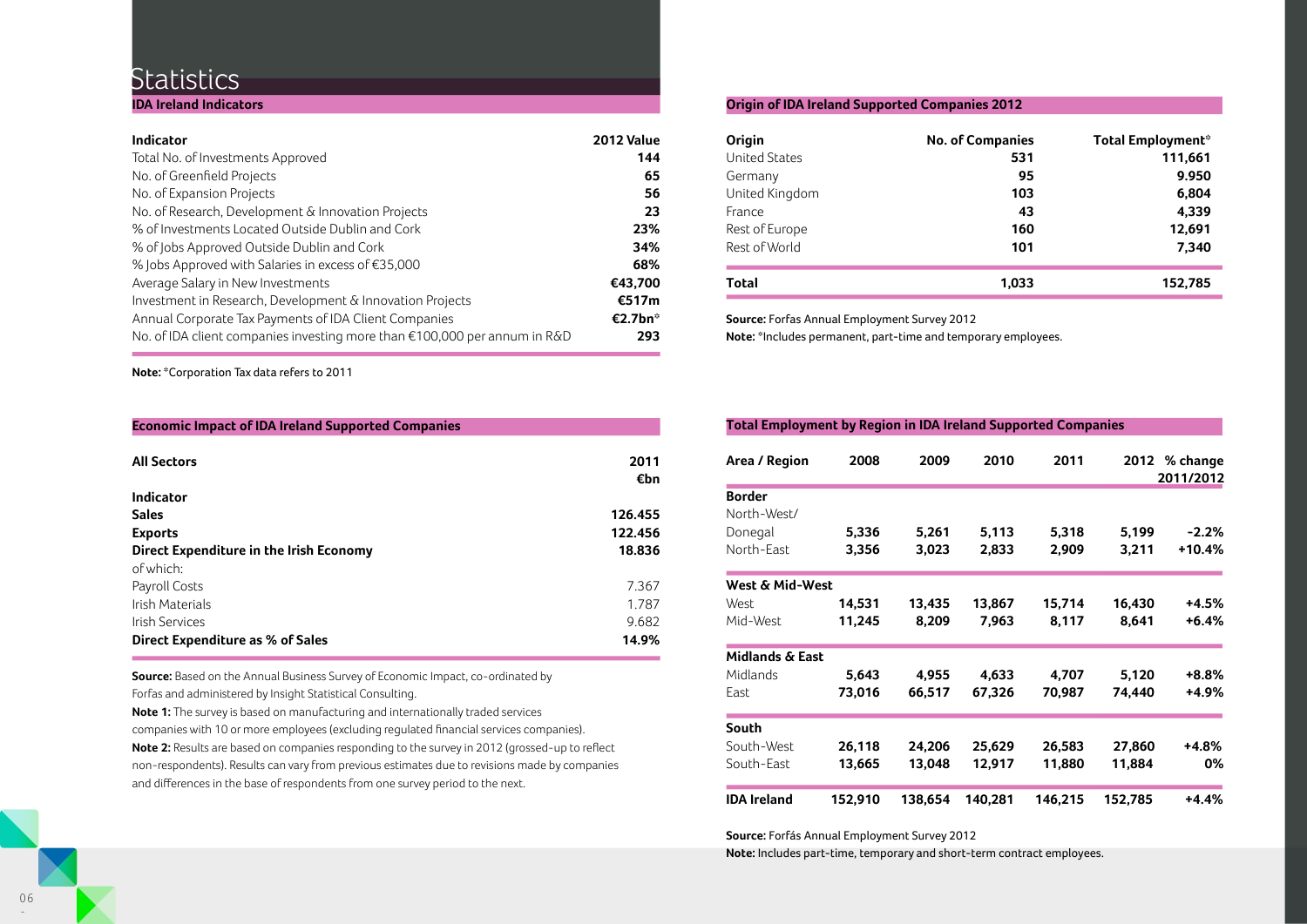### **Statistics**

| <b>Employment in IDA Supported Companies</b>                                |           |
|-----------------------------------------------------------------------------|-----------|
|                                                                             | 2011/2012 |
| Full-time Job Gains                                                         | 11.790    |
| Increase in other employment (part-time, temporary and contract employment) | 932       |
| Total                                                                       | 12.722    |

**Source:** IDA Ireland 2012

| <b>Employment in IDA Ireland Supported Companies</b> |         |         |  |  |  |  |
|------------------------------------------------------|---------|---------|--|--|--|--|
|                                                      | 2011    | 2012    |  |  |  |  |
| Total employment                                     | 146.215 | 152.785 |  |  |  |  |
| Net change in total employment                       | 5.934   | 6.570   |  |  |  |  |
| % Net change in total employment                     | 4.4%    | 10.7%   |  |  |  |  |

**Source:** Forfás Annual Employment Survey 2012

**Note:** Other employment includes part-time, temporary and short-term contract employees.

| <b>Total Employment by Sector in IDA Ireland Supported Companies</b> |         |         |         |         |         |                            |  |  |
|----------------------------------------------------------------------|---------|---------|---------|---------|---------|----------------------------|--|--|
| <b>Sector</b>                                                        | 2008    | 2009    | 2010    | 2011    |         | 2012 % Change<br>2011/2012 |  |  |
| Pharmaceuticals<br>Computer, Electronic                              | 23.581  | 22.280  | 22.157  | 22,156  | 22.154  | $0.0\%$                    |  |  |
| & Optical Equipment<br>Medical/Dental                                | 17,148  | 14.865  | 15.332  | 15.595  | 15.884  | $+1.8%$                    |  |  |
| Instruments & Supplies                                               | 22.749  | 22.839  | 22.329  | 23,488  | 24.438  | $+4.0%$                    |  |  |
| Metals & Engineering                                                 | 14.109  | 10.754  | 10.471  | 10.287  | 10.474  | $+1.8%$                    |  |  |
| Miscellaneous Industry<br>International & Financial                  | 6.693   | 5.459   | 5.094   | 5.001   | 4.986   | $-0.3%$                    |  |  |
| Services (incl. Software)                                            | 68.630  | 62.457  | 64.898  | 69.688  | 74.849  | $+7.4%$                    |  |  |
| Total                                                                | 152.910 | 138.654 | 140.281 | 146.215 | 152.785 | $+4.5%$                    |  |  |

**Source:** Forfás Annual Employment Survey 2012

**Note:** Includes part-time, temporary and short-term contract employees.

### **IDA Ireland Cost per Job Sustained Constant 2012 Prices**

|          |                                                                       |  | 1997- 1998- 1999- 2000- 2001- 2002- 2003- 2004- 2005- 2006- |  |  |  |
|----------|-----------------------------------------------------------------------|--|-------------------------------------------------------------|--|--|--|
|          |                                                                       |  | 2003 2004 2005 2006 2007 2008 2009 2010 2011 2012           |  |  |  |
| IDA      |                                                                       |  |                                                             |  |  |  |
| IRFI AND |                                                                       |  |                                                             |  |  |  |
| (€)      | 19,001 16,867 14,837 13,464 13,460 13,038 14,378 14,509 14,444 13,475 |  |                                                             |  |  |  |

**Source:** Forfás Annual Employment Survey 2012

**Note:** The cost per job sustained is calculated by taking into account all IDA Ireland expenditure to all firms in the period of calculation. Only jobs created during and sustained to the end of each seven year period are credited in the calculations.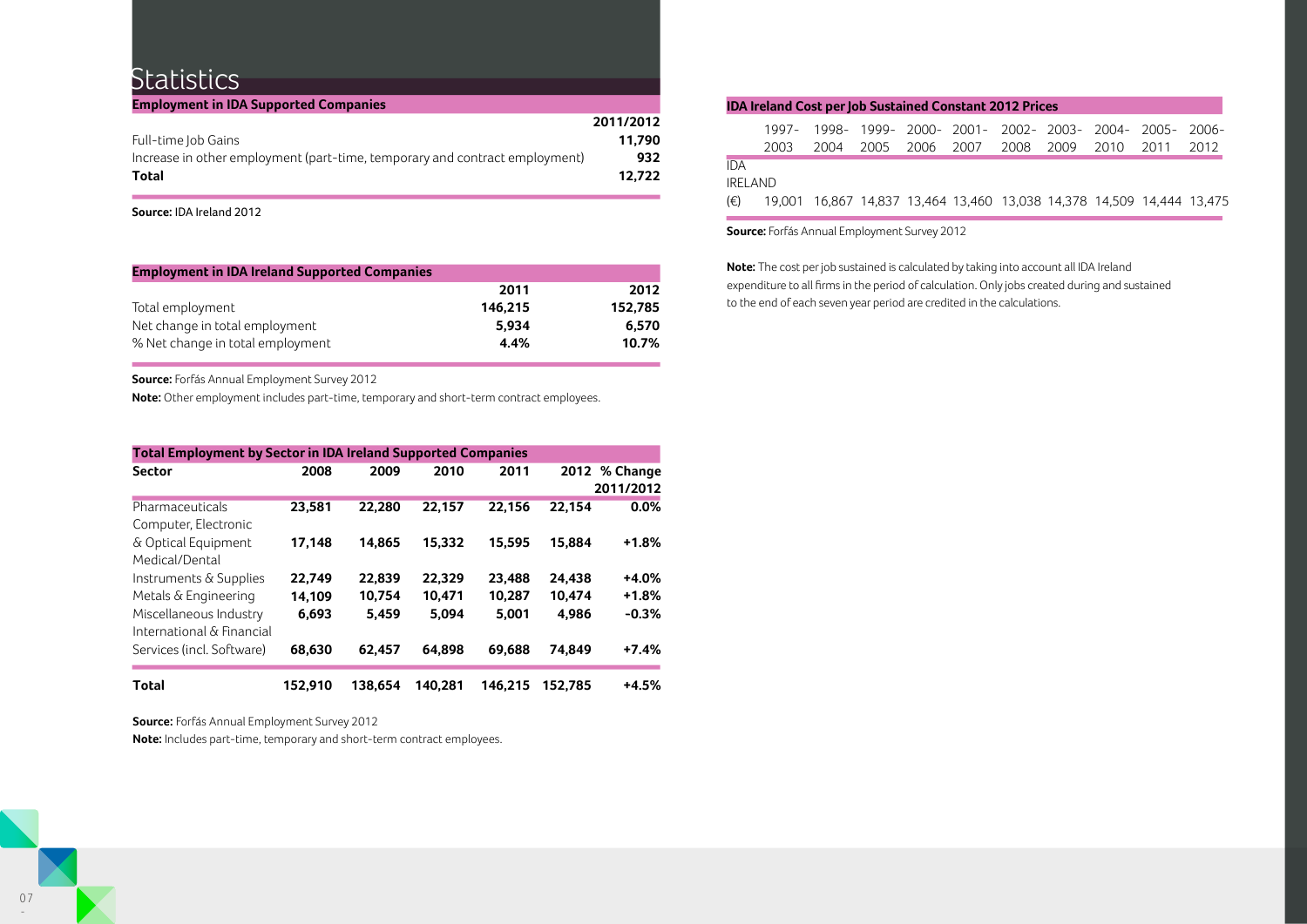

08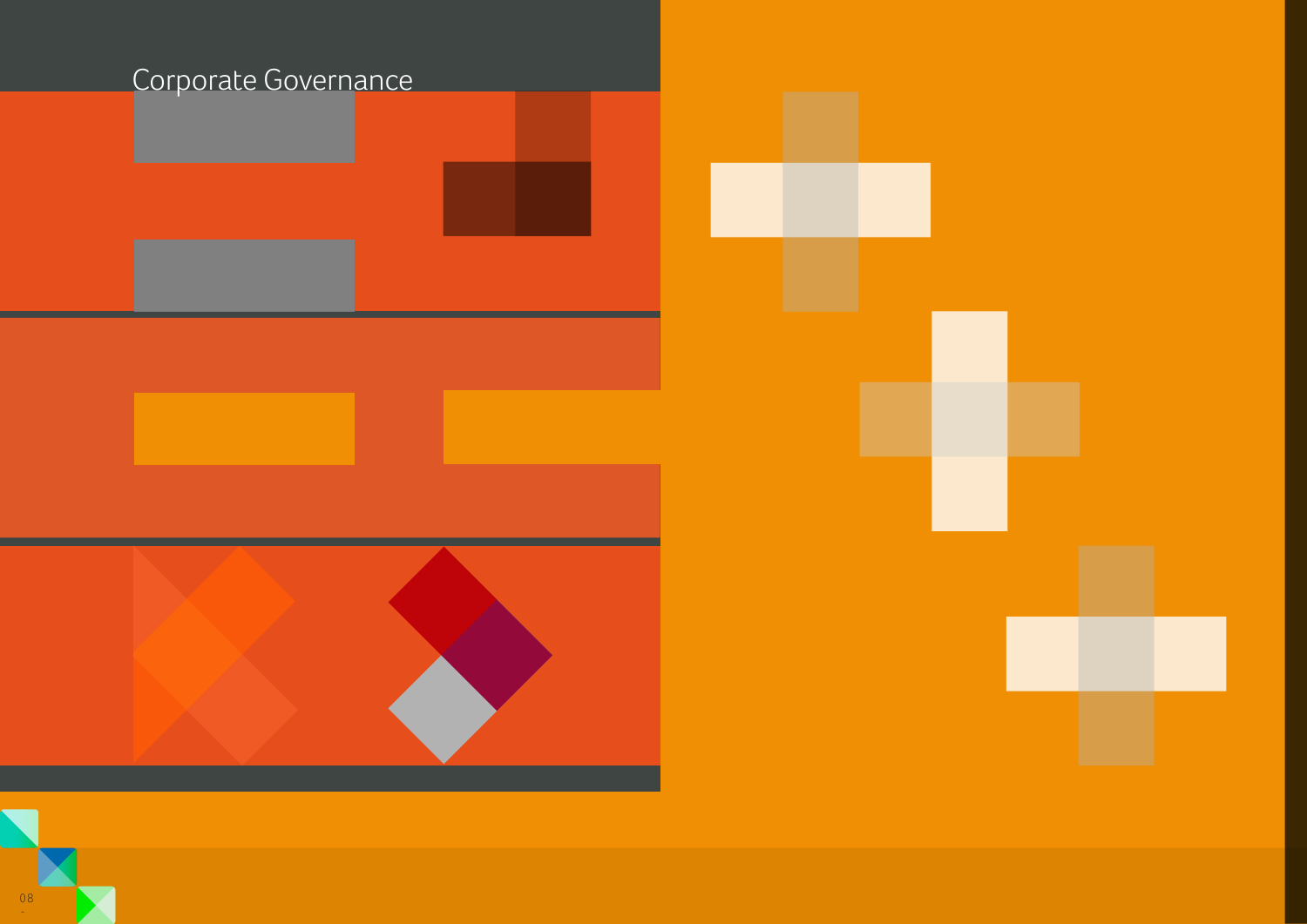# Board 2012

The Board operates to best practice corporate governance principles and in line with the guidelines set out in the Code of Practice for the Governance of State bodies as issued by the Department of Finance, both in its own activities and in its use of committees.

It is responsible for setting the broad strategy and policies of the organisation and for overseeing its operation. It performs these functions directly and through the operation of focused Board Committees. Responsibility for the implementation of strategy and policy rests with executive management.

The Board has statutory authority to approve grant aid up to the levels set out in the Industrial Development Acts and to recommend grant aid above these specified levels to Government.

In accordance with the Ethics in Public Office Acts, 1995 and 2001, IDA Ireland Board Members furnish a Statement of Interests to the Secretary and to the Standards in Public Office Commission. In accordance with the "Code of Practice for the Governance of State Bodies", IDA Ireland fully complies with Government guidelines on the payment of fees to Board Members.

### **LIAM O'MAHONY**

- Chairman, IDA Ireland
- Chairman, Smurfit Kappa plc
- Non-Executive Director, PM Group

### **LIONEL ALEXANDER**

– Vice President and Managing Director, Printhead Operations ISB/IPG, Hewlett- Packard (Manufacturing Ltd)

### **LORETTA BRENNAN GLUCKSMAN**

- Chairman, American Ireland Fund
- Chairman, Glucksman Ireland House
- Director, New York University
- Director, National Gallery of Ireland

### **MARY CAMPBELL**

- Operations Manager Transaction Banking, Deutsche Bank AG
- Board Member, DB Services Centre Ltd

### **ATTENDANCE BY BOARD MEMBERS AT BOARD MEETINGS IN 2012 (12 MEETINGS IN 2012)**

| <b>Board Members</b>      | <b>Attendance</b> | <b>Board Members</b>        | <b>Attendance</b> |
|---------------------------|-------------------|-----------------------------|-------------------|
| Liam O'Mahony, Chairman   | 12 meetings       | <b>Heather Ann McSharry</b> | 12 meetings       |
| Lionel Alexander          | 8 meetings        | Barry O'Leary               | 12 meetings       |
| Loretta Brennan Glucksman | 10 meetings       | Gerard O'Mahoney            | 10 meetings       |
| <b>Alan Gray</b>          | 11 meetings       | Mary Campbell               | 12 meetings       |
| Paul Duffy                | 8 meetings        | <b>Dermot Curran</b>        | 3 meetings        |
| <b>Henry McGarvey</b>     | 12 meetings       | <b>Peter Cassells</b>       | 5 meetings        |

### **PAUL DUFFY**

- Vice President Operations, Primary Care/Oncology Operating Unit, Pfizer Ireland Pharmaceuticals
- Board Member, Cork Chamber of Commerce
- Board Member, Co-operation Ireland
- Board Member, American Chamber of Commerce

### **HENRY MCGARVEY**

- Vice President and Managing Director, Pramerica Systems Ireland Ltd.
- Director, Donegal Chemical Academy Trust
- Chairman, Letterkenny Institute of Technology Governing Body

### **HEATHER ANN MCSHARRY**

- Director, Institute of Directors
- Chairman, Trustee Board for the Bank of Ireland Staff Pension Fund
- Director, Ergonomics Solutions Ltd (UK)
- Director, CRH

### **BARRY O'LEARY**

- Chief Executive Officer, IDA Ireland
- Board Member, Forfás

### **GERARD O'MAHONEY**

- Senior Partner, PWC
- Director, People in Need
- Director, NIBRT
- Director, Sorceim

### **ALAN GRAY**

- Chairman, London Economics
- Managing Partner, Indecon International Economic Consultants
- Director, Tedcastle Oil Products
- Director, Hillington Investments

### **DERMOT CURRAN**

– Assistant Secretary, Department of Jobs, Enterprise and Innovation

### **PETER CASSELLS**

– Executive Director, Edward M Kennedy Institute, NUI Maynooth, Co. Kildare

### **DEIRDRE LYONS**

– Secretary, IDA Ireland

Alan Gray and Mary Campbell were appointed to the Board on 25th of January 2012. John O'Brien retired as Secretary at the end of February 2012. Deirdre Lyons joined the Board as Secretary on 7th March 2012. Peter Cassells was appointed to the Board on the 25th of May 2012. Martin Shanagher retired from the Board on the 30th of June 2012. Dermot Curran was appointed to the Board on the 9th July 2012. Loretta Brennan Glucksman and Lionel Alexander retired at the end of 2012 in line with the normal process of rotational retirement. Lionel Alexander was re-appointed to the Board on the 4th of February 2013.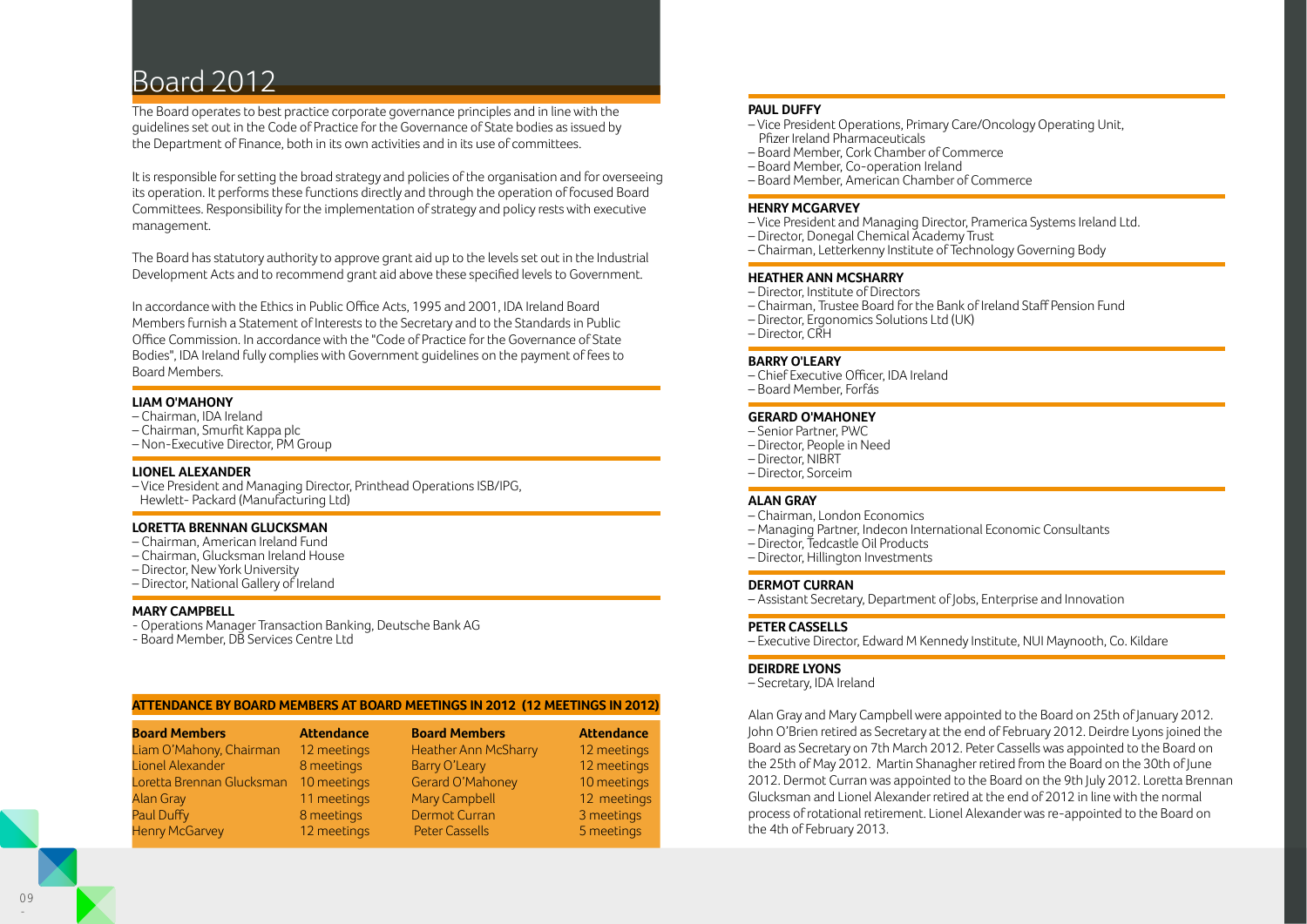### **AUDIT, FINANCE AND RISK COMMITTEE**

Assists and supports the Board in discharging its legal and accounting responsibilities; communicates with external auditors and evaluates and controls the internal audit function; reviews, financial planning and the system of internal financial control. It also oversees the implementation of the organisation's risk policy including the development of its risk register and monitors budgeting and banking arrangements.

### **MEMBERS:**

Heather Ann McSharry (Chair) Paul Duffy Gerard O'Mahoney Dermot Curran Peter Cassells

### **MANAGEMENT DEVELOPMENT AND REMUNERATION COMMITTEE**

Reviews the performance of the senior management team and planning for management development and succession. The Committee also reviews remuneration of senior management in the context of Government guidelines.

### **MEMBERS:**

Liam O'Mahony (Chair) Lionel Alexander Loretta Brennan Glucksman Barry O'Leary Gerard O'Mahoney

### **INVESTMENT COMMITTEE**

Reviews proposals for grant assistance and, under powers delegated by the Board, approves grants up to a maximum of €1.5 million. The committee did not meet in 2012, the remit of which was covered by the main Board.

### **MEMBERS:**

Dermot Curran (Chair) Paul Duffy Barry O'Leary Gerard O'Mahoney Peter Cassells

### **PROPERTY COMMITTEE**

Reviews policy with regard to the financing, provision, maintenance and disposal of property, approves procedures with regard to tendering and awarding of contracts and approves expenditure/ sales of up to €5 million.

### **MEMBERS:**

Henry McGarvey (Chair) Lionel Alexander Barry O'Leary Mary Campbell Alan Gray

### **NIBRT COMMITTEE**

Reviews progress on the National Institute for Bioprocessing Research and Training (NIBRT) investment project to ensure that it is delivering in accordance with the objectives and conditions approved by the IDA Board. The committee did not meet in 2012, the remit of which was covered by the main Board.

### **MEMBERS:**

Gerard O'Mahoney (Chair) Paul Duffy Henry McGarvey Heather Ann McSharry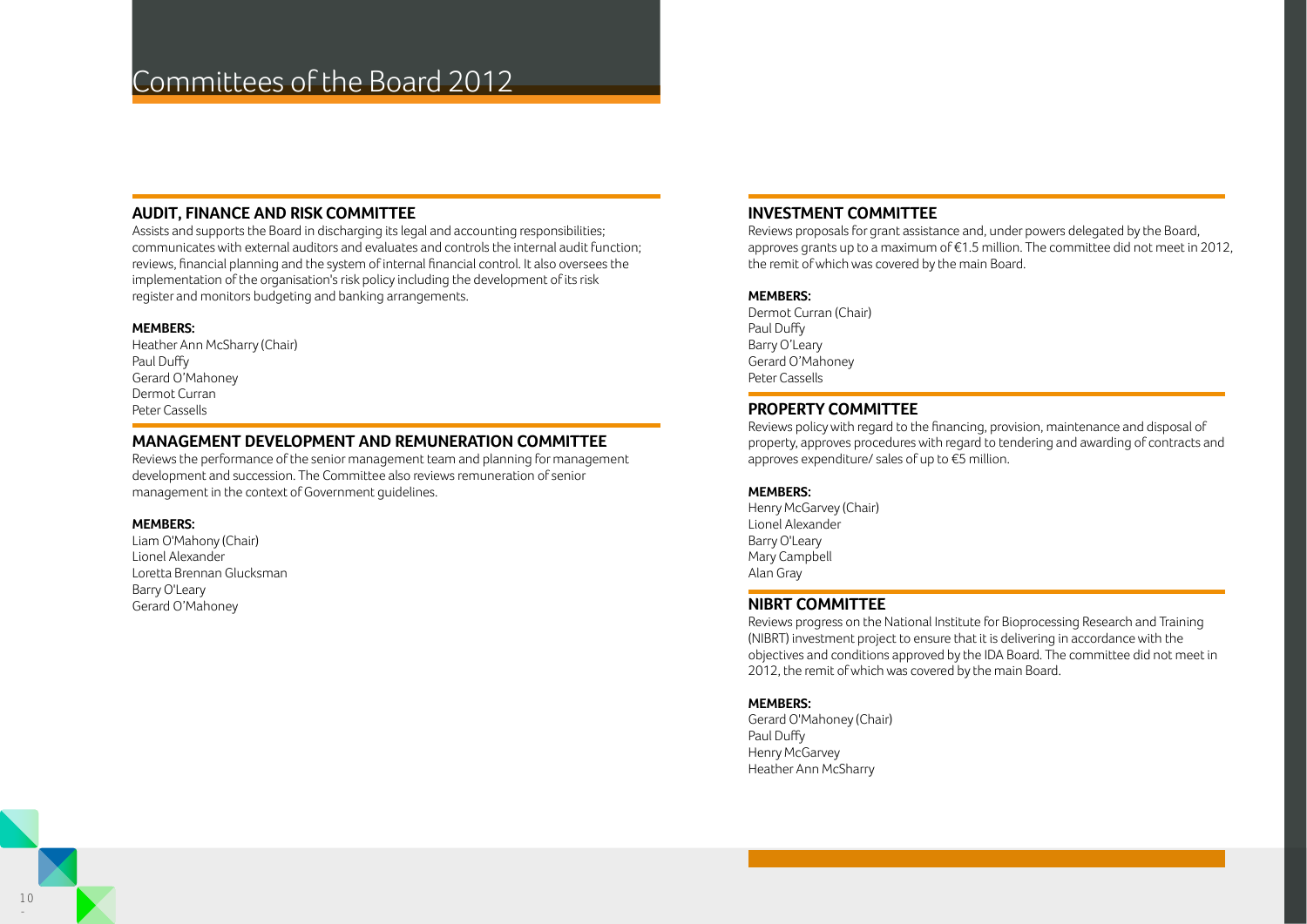## Corporate Governance

IDA Ireland is an autonomous statutory agency set up under the Industrial Development Acts 1986 - 2009. The Agency operates in accordance with the provisions of the Acts and under the aegis of the Minister for Jobs, Enterprise and Innovation, who is empowered to provide funds to discharge its obligations and issue general policy directives/seek information on the Agency's activities.

While the primary source of corporate governance for IDA Ireland is the Industrial Development Acts, the Agency is also required to comply with a range of other statutory (national and EU) and administrative requirements. IDA Ireland affirms that it met its obligations in regard to all of these requirements. In particular, it has the following procedures in place to ensure compliance with specific requirements.

#### **1 GENERAL ADMINISTRATIVE AND POLICY REQUIREMENTS**

At national level, IDA Ireland works closely with officials of the Department of Jobs, Enterprise and Innovation and officials of other Government Departments and State Agencies, in advancing its objectives and ensuring compliance with statutory, administrative and Ministerial/Government requirements. At local level, the Agency works closely with Local Authorities, Educational Establishments, other State Agencies and a wide range of Local Organisations/Public Representatives to develop the local environment necessary for attracting new investment. IDA Ireland is continuing to implement a policy directive issued by the Minister for Enterprise, Trade and Innovation on 18th December 2006 and which reads as follows:

In December 2005, the European Commission adopted the new Regional Aid Guidelines for the period 2007- 2013. A Block Exemption Regulation for regional aid, enabling regional aid schemes to be operated without prior approval of the European Commission, has also been adopted. In order to comply with requirements arising from the new Guidelines and the Block Exemption Regulation, new Administrative Rules relating to Industrial Development regional aid schemes for the period 2007 to 2013 have also been drawn up.

IDA Ireland also provides research and development grants in accordance with the Community Framework for State Aid for Research and Development and Innovation 2006.

#### **2 CODE OF PRACTICE FOR THE GOVERNANCE OF STATE BODIES**

IDA Ireland fully complies with this Code of Practice and in particular affirms its compliance with the following Sections:

Sections 7 & 13: Complied with by the Chairman of the Board in a separate letter furnished to the Minister for Jobs, Enterprise and Innovation.

Sections 13.1 & 13.1 (iii): An effective system of internal financial control is maintained and operated by the Agency (Statement on Internal Financial Control,).

Section 13.1 (v): All aspects of Government policy on the pay of Chief Executives and State body employees is being complied with.

Sections 2.12, 2.14 & 2.15: The Board of IDA Ireland has adopted the Horizon 2020 strategy. In addition, the Board has established processes to ensure sound corporate planning, etc., as required by these sections (Statement on Internal Financial Control, and Board 2012).

Section 13.1 (x): IDA Ireland travel procedures reflect the Government's travel policy requirements and are being complied with.

Section 19.2: The Chairman of the Board, in the separate letter furnished to the Minister for Jobs, Enterprise and Innovation, confirms that IDA Ireland has complied with its obligations under tax law.

The schemes and programmes administered by IDA Ireland are in accordance with the legislation governing the operation of the Agency and appropriate risk management systems are in place.

### **3 REVENUE COMMISSIONERS' STATEMENT OF PRACTICE SP-IT/1/04 ON TAX TREATMENT OF REMUNERATION OF MEMBERS OF STATE AND STATE SPONSORED COMMITTEES AND BOARDS**

IDA Ireland fully complies with this Statement of Practice.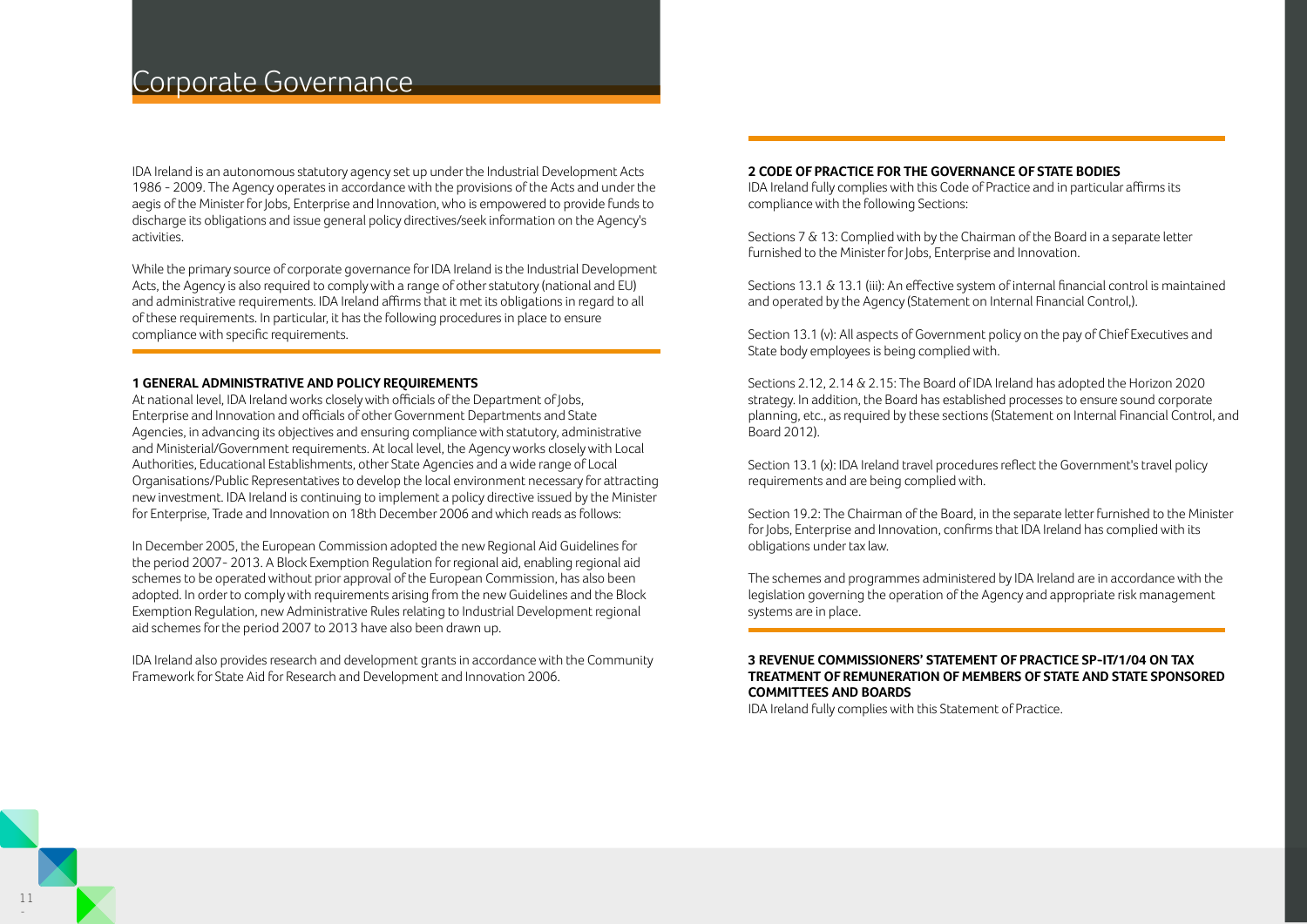### Corporate Governance

### **4 GUIDELINES FOR THE APPRAISAL AND MANAGEMENT OF CAPITAL EXPENDITURE PROPOSALS**

IDA Ireland has well-established robust procedures in place for the Appraisal and Management of Capital Expenditure projects arising under the Capital Grants or Property programmes. These procedures comply with the principles set out in the Guidelines for the Appraisal and Management of Capital Expenditure Proposals.

### **5 EMPLOYMENT EQUALITY ACTS, 1998 AND 2004**

Equality is an established priority for IDA. The organisation has a progressive equality and diversity agenda and new initiatives are developed on an ongoing basis. IDA Ireland values diversity and strives to be an equality employer where individual contribution is encouraged and differences are valued. To this end, it is committed to ensuring that no staff member of IDA, or applicant for employment with IDA, receives less favourable treatment than any other on grounds of gender, marital status, family status, sexual orientation, religion, age, disability, race, membership of the Traveller community or on any other grounds not relevant to good employment practice. This applies to recruitment, working conditions and development opportunities.

IDA is committed to maintaining and developing a balanced work/life environment for all staff.

### **6 THE HEALTH, SAFETY AND WELFARE AT WORK ACT, 2005**

This Act, which replaces the provisions of the Safety, Health and Welfare Act, 1988, consolidates and updates the existing law. IDA Ireland continues to take appropriate measures to protect the safety, health and welfare of all employees and visitors within its offices to meet the provisions of this Act. This extends to the Public Health (Tobacco) Acts 2002 and 2004.

### **7 WORKER PARTICIPATION (STATE ENTERPRISE) ACT, 1988**

Consultative structures are operating effectively in IDA Ireland and are a recognised feature of the organisation's communications and consultative structure. The Joint Consultative Committee is welcomed as a positive process by both management and staff. Additionally, a further partnership arrangement has been established with the Trade Unions to progress actions under the 'Towards 2016' National Agreement.

### **8 ETHICS IN PUBLIC OFFICE ACT, 1995 AND STANDARDS IN PUBLIC OFFICE ACT, 2001**

In accordance with the above Acts, all IDA Ireland Board Members and staff holding designated positions have completed statements of interest in compliance with the provisions of the Acts.

### **9 FREEDOM OF INFORMATION ACTS, 1997 AND 2003**

IDA Ireland complies with these Acts. Requests for information under these Acts should be addressed to the Freedom of Information Executive, IDA Ireland, Wilton Park House, Wilton Place, Dublin 2.

#### **10 ENERGY EFFICIENCY**

In compliance with the Government memorandum of June 2001, IDA Ireland, in the design, planning and construction of office and manufacturing buildings on its Business and Technology Parks, applies 'best practice' principles in all cases. The IDA's offices in the regions also conform to 'best practice' principles. The offices in Dublin are managed by Forfás.

### **11 (I) PROMPT PAYMENT OF ACCOUNTS**

The Prompt Payment of Accounts Act 1997 (the Act), which came into operation on 2nd January 1998, was amended by the European Communities (Late Payment in Commercial Transactions) Regulations 2002.

Management is satisfied that IDA complied with the provisions of the Act in all material respects.

### **11 (II) PROMPT PAYMENT TO SUPPLIERS**

IDA Ireland is committed to meeting its obligations under the 15 day Prompt Payment Rule, which came into effect on 1st July 2011.

This provision ensures that payments to suppliers in respect of all valid invoices received will be made within 15 calendar days.

IDA Ireland reports quarterly in the "Corporate Governance" section of the website on the implementation of the 15 day Prompt Payments Rule.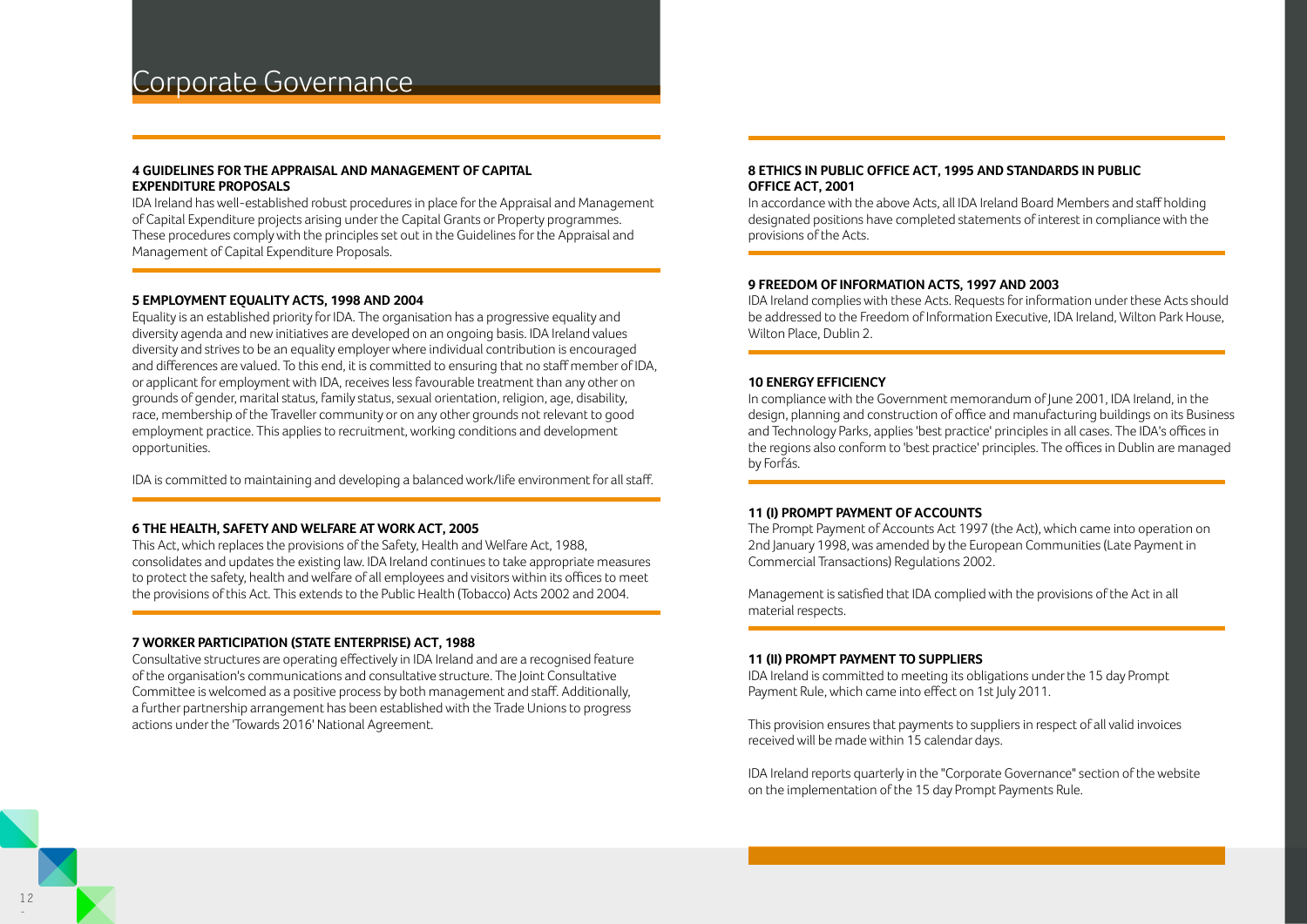### Comptroller and Auditor General Report for presentation to the Houses of the Oireachtas

### **INDUSTRIAL DEVELOPMENT AGENCY (IRELAND)**

I have audited the financial statements of the Industrial Development Agency (Ireland) for the year ended 31 December 2012 under the Industrial Development Act 1993. The financial statements, which have been prepared under the accounting policies set out therein, comprise the accounting policies, the operating account, the balance sheet, the cash flow statement and the related notes. The financial statements have been prepared in the form prescribed under Section 50 of the Act, and in accordance with generally accepted accounting practice in Ireland.

### **RESPONSIBILITIES OF THE BOARD OF THE AGENCY**

The Agency is responsible for the preparation of the financial statements, for ensuring that they give a true and fair view of the state of the Agency's affairs and of its income and expenditure, and for ensuring the regularity of transactions.

### **RESPONSIBILITIES OF THE COMPTROLLER AND AUDITOR GENERAL**

My responsibility is to audit the financial statements and report on them in accordance with applicable law.

My audit is conducted by reference to the special considerations which attach to State bodies in relation to their management and operation.

My audit is carried out in accordance with the International Standards on Auditing (UK and Ireland) and in compliance with the Auditing Practices Board's Ethical Standards for Auditors.

### **SCOPE OF AUDIT OF THE FINANCIAL STATEMENTS**

An audit involves obtaining evidence about the amounts and disclosures in the financial statements, sufficient to give reasonable assurance that the financial statements are free from material misstatement, whether caused by fraud or error. This includes an assessment of:

- whether the accounting policies are appropriate to the Agency's circumstances, and have been consistently applied and adequately disclosed
- the reasonableness of significant accounting estimates made in the preparation of the financial statements, and
- the overall presentation of the financial statements.

I also seek to obtain evidence about the regularity of financial transactions in the course of audit.

In addition, I read all the financial and non-financial information in the Annual Report to identify material inconsistencies with the audited financial statements. If I become aware of any apparent material misstatements or inconsistencies I consider the implications for my report.

### **OPINION ON THE FINANCIAL STATEMENTS**

In my opinion, the financial statements, which have been properly prepared in accordance with Generally Accepted Accounting Practice in Ireland, give a true and fair view of the state of the Agency's affairs at 31 December 2012 and of its income and expenditure for the year then ended.

In my opinion, proper books of account have been kept by the Agency. The financial statements are in agreement with the books of account.

### **MATTERS ON WHICH I REPORT BY EXCEPTION I report by exception if:**

- I have not received all the information and explanations I required for my audit, **or**
- my audit noted any material instance where moneys have not been applied for the purposes intended or where the transactions did not conform to the authorities governing them, **or**
- the information given in the Agency's Annual Report for the year for which the financial statements are prepared is not consistent with the financial statements, **or**
- the Statement on Internal Financial Control does not reflect the Agency's compliance with the Code of Practice for the Governance of State Bodies, **or**
- I find there are other material matters relating to the manner in which public business has been conducted.

I have nothing to report in regard to those matters upon which reporting is by exception.

Seaus Mc Car thy

Seamus McCarthy Comptroller and Auditor General 10 June 2013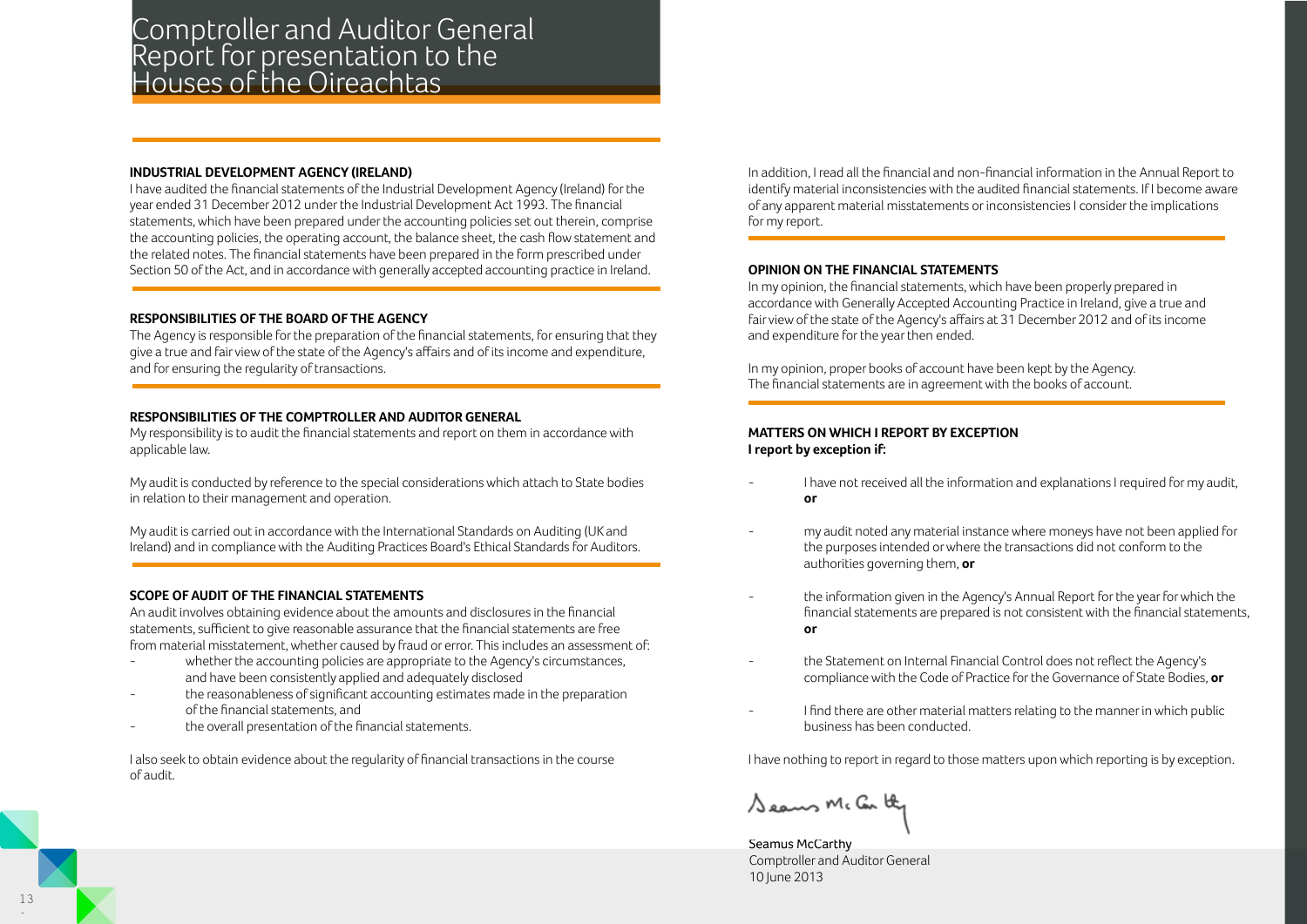

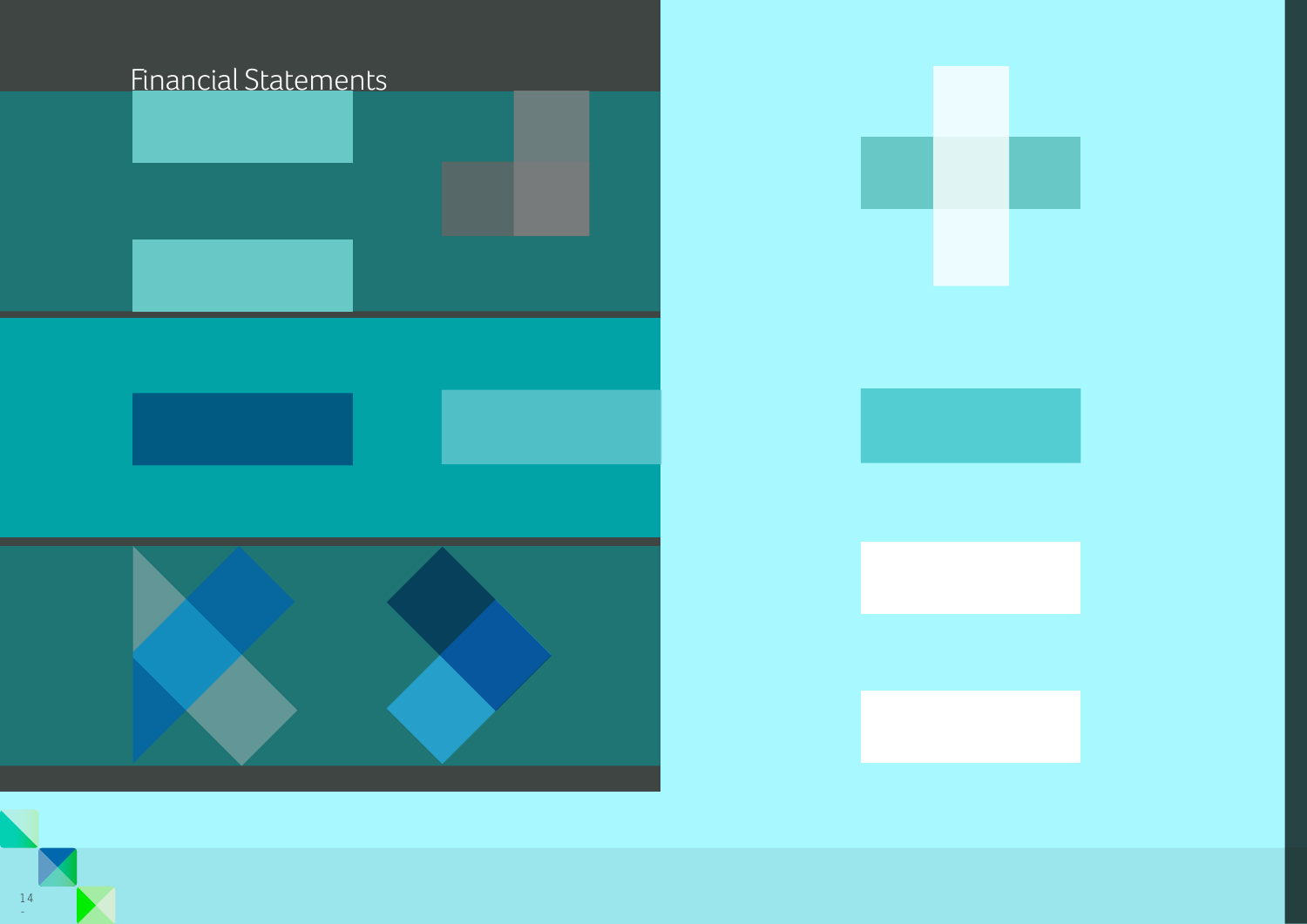# Statement of Board Members' Responsibilities

The Industrial Development Agency Ireland (IDA) was established on 1 January 1994 as an agency of Forfás (the policy and advisory board for industrial development in Ireland) under the provisions of the Industrial Development Act, 1993.

Paragraph 7(2) of the First Schedule to the Industrial Development Act, 1993 requires the Agency to keep, in such form as may be approved of by the Minister for Jobs, Enterprise and Innovation with the consent of the Minister for Public Expenditure and Reform, all proper and usual accounts of money received and expended by it. In preparing those accounts, the Board is required to:

- select suitable accounting policies and apply them consistently
- make judgements and estimates that are reasonable and prudent
- prepare the Financial Statements on a going concern basis unless it is in appropriate to presume that the Agency will continue in operation
- disclose and explain any material departures from applicable accounting standards.

The Board is responsible for keeping proper books of account which disclose with reasonable accuracy at any time the financial position of the Agency and which enables it to ensure that the Financial Statements comply with Paragraph 7(2) of the First Schedule to the Industrial Development Act, 1993. The Board is also responsible for safeguarding all the assets of the Agency and hence for taking reasonable steps for the prevention and detection of fraud and other irregularities.

On behalf of the Board:

Liam "Macam Semptheary

beather- am highward

Liam O'Mahony Chairman

Barry O'Leary Chief Executive Officer

Heather Ann McSharry Chairman Audit Finance & Risk Committee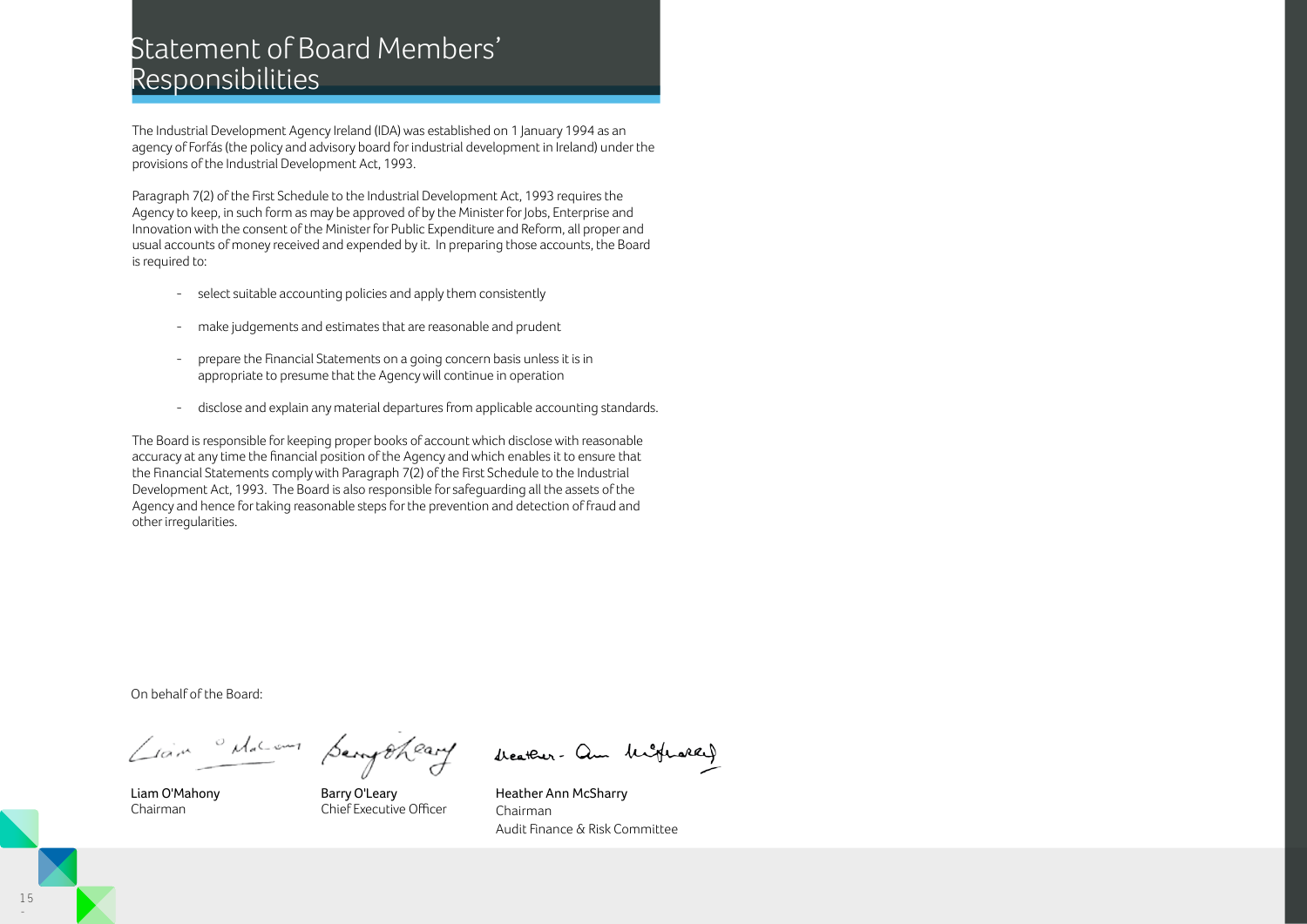# Statement on Internal Financial Control

On behalf of the Board of IDA I acknowledge our responsibility for ensuring that an effective system of internal financial control is maintained and operated by the Agency.

The system can only provide reasonable and not absolute assurance that assets are safeguarded, transactions authorised and properly recorded, and that material errors or irregularities are either prevented or would be detected in a timely period.

The Board has taken steps to ensure an appropriate control environment is in place by:

- establishing formal procedures through various committee functions to monitor the activities and safeguard the assets of the organisation;
- clearly defining and documenting management responsibilities and powers;
- developing a strong culture of accountability across all levels of the organisation.

The Board has also established processes to identify and evaluate business risks. This is achieved in a number of ways including:

- working closely with Government and various agencies and institutions to ensure that there is a clear understanding of IDA's goals and support for the Agency's strategies to achieve those goals;
- carrying out regular reviews of strategic plans both short and long term and evaluating the risks to bringing those plans to fruition;
- setting annual and longer term targets for each area of our business followed by regular reporting on the results achieved;
- carrying out regular reviews of developments and strategies in our business sectors;
- establishing and enforcing extensive standard procedures and provisions under which financial assistance may be made available to projects, including provisions requiring repayment if the project does not fulfil commitments made by the promoter. A review of one such project noted that although there was evidence of active review of the project's activities, a formal process was not in place for a review against all milestones. IDA has reinstated a more formal process for this project, to incorporate an evaluation of the original objectives against performance/delivery to date.

The system of internal financial control is based on a framework of regular management information, administrative procedures including segregation of duties, and a system of delegation and accountability. In particular it includes:

- a comprehensive budgeting system with an annual budget which is reviewed and agreed by the Board;
- regular reviews by the Board of periodic and annual financial reports which indicate financial performance against forecasts;
- setting targets to measure financial and other performances;
- clearly defined capital investment control guidelines;
- formal project management disciplines.

IDA has an outsourced internal audit function, which reports directly to the Audit, Finance & Risk Committee of the Board. This committee meets on at least a quarterly basis to review reports prepared by Internal Audit and other departments. The Audit, Finance & Risk Committee in turn keeps the Board informed of the matters that it has considered.

The internal audit function operates in accordance with the Framework Code of Best Practice set out in the Code of Practice for the Governance of State Bodies. A rolling three-year Internal Audit work plan is determined by the Audit, Finance & Risk Committee and revised annually where required. The current work plan takes account of areas of potential risk identified in a risk assessment exercise carried out by management and reviewed by the Audit, Finance & Risk Committee and the Board. The Internal Auditor provides the Committee with quarterly reports on assignments carried out. These reports highlight deficiencies or weaknesses, if any, in the system of internal financial control and the recommended corrective measures to be taken where necessary.

The Board's monitoring and review of the effectiveness of the system of internal financial control is informed by the work of the Internal Auditor, the Audit, Finance & Risk Committee, which oversees the work of the Internal Auditor and the executive managers within IDA Ireland who have responsibility for the development and maintenance of the financial control framework.

I confirm that, in respect of the year ended 31 December 2012, the Board conducted a review of the system of internal financial control.

Signed on behalf of the Board

Liam delament

Liam O'Mahony Chairman 8th May 2013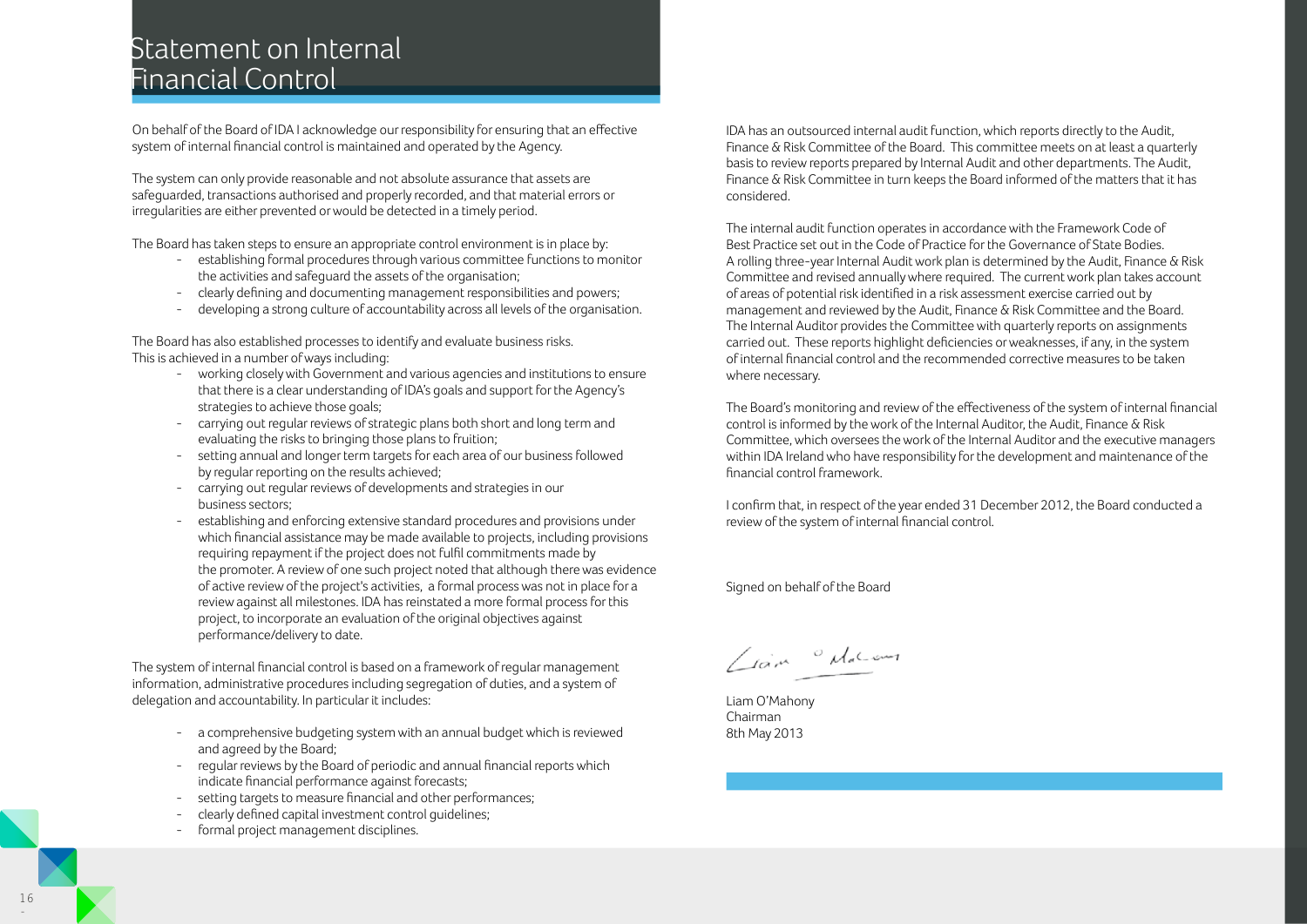## Accounting Policies

### **1 Basis of Accounting**

 **(a) The Financial Statements have been prepared in accordance with the historical cost convention in the form approved by the Minister for Jobs, Enterprise and Innovation with the consent of the Minister for Public Expenditure and Reform and are denominated in euro.**

 **The Financial Statements are prepared on an accrual basis, except where stated in the Accounting Policies. The financial year is 1 January to 31 December.**

 **Financial Reporting Standards recommended by the recognised accountancy bodies are adopted as they become applicable.**

### **(b) Tangible Fixed Assets comprise:**

- (i) Land which is held for the purposes of industrial development.
- (ii) Site development works.
- (iii) Industrial buildings leased to tenants including buildings in the course of sale where title had not passed at the year end.
- (iv) Vacant property available for industrial promotion or in the course of sale where title had not passed at the year end.
- (v) Other Fixed Assets including computer and office equipment and fixtures and fittings.

### **(c) Telecommunication Assets comprise:**

 Telecommunication Assets constitute an indefeasible right of use of a designated portion of a global telecommunications network for a period of 25 years from 2000.

### **(d) Accounts Receivable comprise amounts due in respect of:**

- (i) Properties sold on a deferred basis. Interest is charged on these amounts at the Exchequer Lending Rates advised by the Department of Finance or the EU Discount Reference Rate as applicable.
- (ii) Rents due under the terms of lease agreements, for periods of up to 35 years, entered into between the Agency and tenants, charges for the use of undeveloped lands and estate maintenance charges billed to tenants.
- (iii) Fees from purchase options given on IDA property, deposits paid by IDA for the purchase of property where title had not passed to the Agency at 31 December, and the provision of other services.
- (iv) Amounts due in respect of the disposal or leasing of telecommunication assets.
- (v) Amounts due in respect of joint arrangements.
- (vi) Amounts due in respect of loans advanced and interest thereon.

### **(e) Accounts Payable comprise amounts payable in respect of:**

- (i) Creditors.
- (ii) Grants that have matured for payment.
- (iii) Deposits for uncompleted sales

### **(f) Provisions for liabilities and charges comprise:**

- (i) Amounts provided in respect of potential costs associated with the dilapidations provision of operating leases.
- (ii) Amounts provided where the future costs arising under operating leases are estimated to exceed the amounts recoverable from sub lessees.

### **(g) By way of memorandum Income and Expenditure in respect of Industrial Property transactions are set out in note 23 to the Financial Statements.**

### **2 Income Recognition**

 Income from Oireachtas grants, grant refunds, the National Training Fund, the European Social Fund and the European Regional Development Fund save as referred to in (5) below, represent actual cash received.

### **3 Industrial Property**

 Industrial Property included in tangible fixed assets has been acquired, developed or constructed for the purposes of assisting in the promotion and development of industry and is not considered to be investment property but normal fixed assets.

### **4 Carrying Amounts, Depreciation and Provisions for Impairment**

- (a) The carrying amounts for tangible fixed assets, other than land, and for telecommunication assets comprise: Historic cost less accumulated depreciation and less a provision for impairment of the assets, where applicable, to endeavour to ensure that the value of the assets carried in the Financial Statements do not exceed their estimated recoverable amounts.
	- (b) The carrying amounts for Land and Investments comprise: Historic cost less a provision for impairment of the assets, where applicable, to endeavour to ensure that the value of the assets carried in the Financial Statements do not exceed their estimated recoverable amounts.
	- (c) Depreciation is calculated in order to write off the cost of assets less, where applicable, any impairment provision over their estimated remaining useful lives. No provision for depreciation is made in respect of land or investments.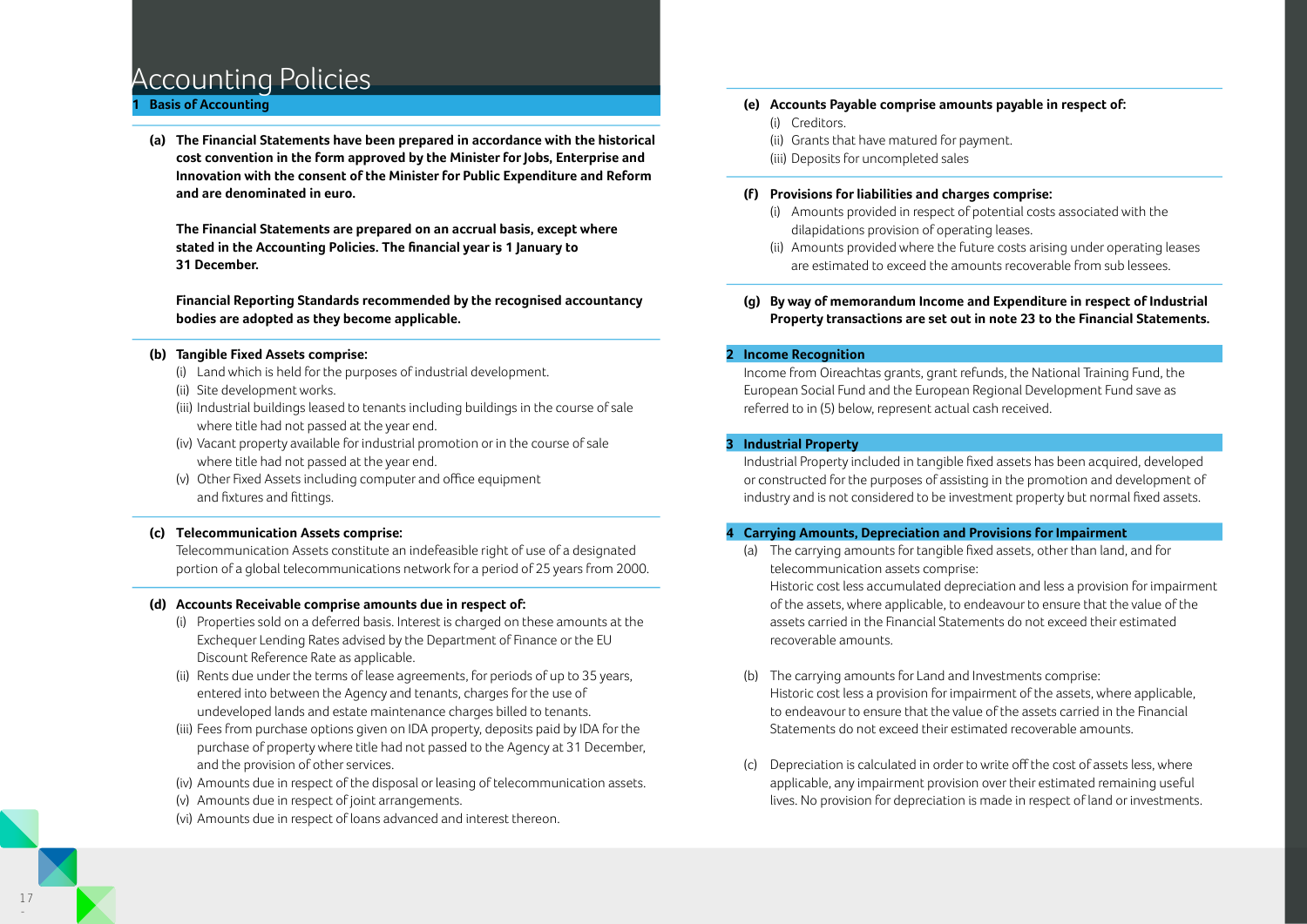# Accounting Policies (Continued)

 (d) Provisions for impairment may be made following reviews of fixed assets and telecommunication assets carried out by officers of IDA or independent valuers, as appropriate, if events or changes in circumstances or economic conditions indicate that the carrying amount of the assets may not be fully recoverable. Any such provisions will be recognised in the Operating Account in the year in which they are made.

 Where a subsequent review indicates that the circumstances which gave rise to a provision for impairment no longer exist or have changed materially the accumulated provision for impairment will be reduced accordingly.

 (e) The cost of land, site development and industrial property includes an apportionment of administration costs associated with the acquisition or development of the assets.

### **5 Deferred Income**

 European Regional Development Fund grants received in respect of the purchase or development of fixed assets are treated as a deferred credit and are amortised to the operating account annually over the useful economic life of the assets to which they relate.

#### **6 Accounting for Bad and Doubtful Debts**

 Known bad debts are written off and specific provision is made for any amount the collection of which is considered doubtful.

### **7 Accounting for Investments**

 The IDA Financial Statements do not reflect a consolidation of the results of the investee companies because IDA activities are so different from those of the investee companies that such consolidation would be incompatible with the obligation to give a true and fair view.

#### *<u>Grants Payable</u>*

 Grants are accrued in the Financial Statements when the grantee complies with stipulated conditions.

### **9 Foreign Currencies**

 Assets and liabilities denominated in foreign currencies are translated at the exchange rates ruling at the Balance Sheet date. Revenues and costs are translated at the exchange rates ruling at the dates of the underlying transactions.

 Profits and losses arising from foreign currency translations and on settlement of amounts receivable and payable in foreign currency are dealt with in the Operating Account.

### **10 Operating Leases**

 The rentals under operating leases are dealt with in the Financial Statements as they fall due. In the case of industrial property available for promotion a provision is made, where applicable, for future rental payments by the Agency.

### **11 Capital**

 Capital represents funds utilised for the acquisition and development of industrial property, the acquisition of other fixed assets and telecommunication assets taking account of disposals, depreciation charges and, where applicable, provisions for impairment in the carrying amounts.

### **12 Superannuation**

 All IDA staff are employees of Forfás and are seconded to the Agency by Forfás. Legislation requires Forfás to prepare and administer pension schemes for the granting of pension entitlements to its staff including staff seconded to IDA. Forfás is also responsible for pension reporting requirements, including those set out under FRS 17. Voluntary early retirement costs paid directly by IDA and all pension contributions deducted from staff are accounted for in the Operating Account in the period in which they arise.

-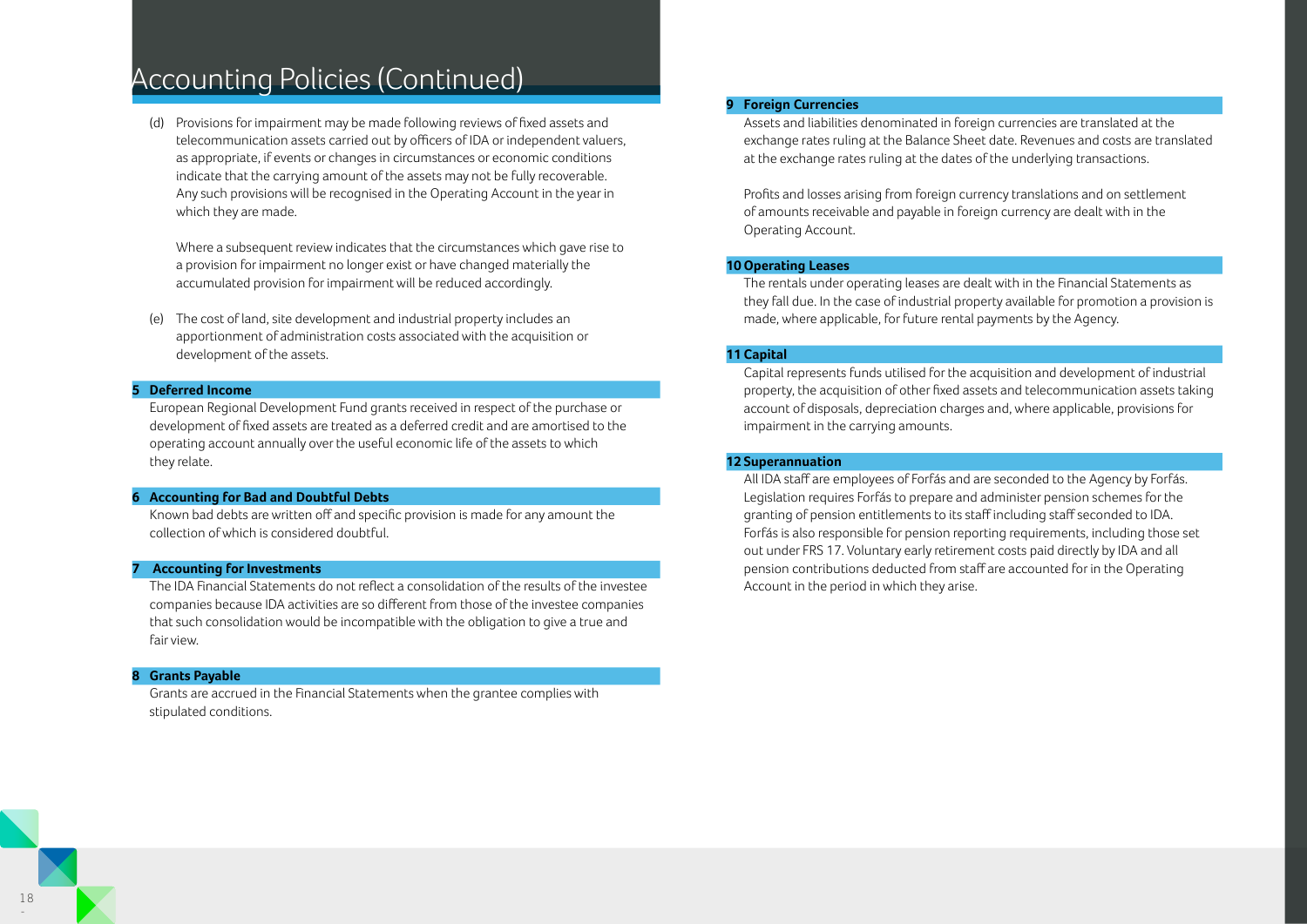# Operating Account For Year Ended 31 December 2012

|                                                                              | <b>Notes</b>   | 2012<br>€'000 | 2011<br>€'000 |
|------------------------------------------------------------------------------|----------------|---------------|---------------|
| Income                                                                       |                |               |               |
| Oireachtas Grants                                                            | 1              | 131,822       | 133,218       |
| National Training Fund Grants                                                | $\overline{2}$ | 3,000         | 3,000         |
| EU - INTERREG 111A Programme<br>EU & Exchequer Co-Funded Research Technology | 3              | 461           | 326           |
| and Innovation (RTI) for Industry Programme                                  | 4              | 983           | 696           |
| Grant Refunds                                                                | 6              | 3,132         | 18,798        |
| Rental Income                                                                |                | 2,079         | 2,006         |
| Other Income                                                                 | 7              | 1,129         | 1,172         |
| Profit on Disposal of Assets                                                 | 8              | 3,492         | 2,404         |
|                                                                              |                | 146,098       | 161,620       |
| <b>Expenditure</b>                                                           |                |               |               |
| Grants Payable                                                               | 9              | 89,275        | 96,757        |
| Promotion, Administration and General Expenses                               | 10(a)          | 38,500        | 40,091        |
| Industrial Building Charges                                                  | 11             | 13,163        | 7,263         |
| Depreciation & Impairment Charges                                            | 12             | 25,484        | 50,841        |
|                                                                              |                | 166,422       | 194,952       |
| Net Operating Profit / (Deficit) for Year                                    |                | (20, 324)     | (33, 332)     |
| Contribution to the Exchequer                                                | 13(a)          | (223)         | (176)         |
| Refunds to Other State Agencies                                              | 13(b)          |               | (64)          |
| Balance at 1 January                                                         |                | (19,020)      | (34, 123)     |
| Transfer from Capital                                                        | 14             | 27,111        | 48,675        |
| <b>Balance at end of Year</b>                                                |                | (12, 456)     | (19,020)      |

Amounts shown under Income and Expenditure are in respect of continuing activities. There are no recognised gains or losses, other than those dealt with in the Operating Account.

The Basis of Accounting, Accounting Policies, Cash Flow Statement and Notes 1 to 26 form part of these Financial Statements.

On behalf of the Board:

Liam delacom pempoheant

beather- am highward

Liam O'Mahony Chairman

Barry O'Leary Chief Executive Officer

Heather Ann McSharry Chairman Audit Finance & Risk Committee

### Balance Sheet **31 As at December 2012**

|                                             | <b>Notes</b> | 2012<br>€'000  | 2011<br>€'000  |
|---------------------------------------------|--------------|----------------|----------------|
| <b>Tangible Fixed Assets</b>                |              |                |                |
| <b>Industrial Property</b>                  | 15           | 116,117        | 142,916        |
| Other Fixed Assets                          | 16           | 327<br>116,444 | 639<br>143,555 |
| <b>Intangible Assets</b>                    |              |                |                |
| Telecommunication Assets                    | 17           |                |                |
| <b>Total Tangible and Intangible Assets</b> |              | 116,444        | 143,555        |
| <b>Current Assets</b>                       |              |                |                |
| Accounts Receivable                         | 18           | 9,747          | 9,900          |
| Cash at Bank and on hand                    |              | 17,271         | 28,192         |
|                                             |              | 27,018         | 38,092         |
| <b>Current Liabilities</b>                  |              |                |                |
| <b>Accounts Payable</b>                     | 19           | (3,057)        | (404)          |
| <b>Net Current Assets</b>                   |              | 23,961         | 37,688         |
| <b>Long Term Receivables</b>                |              |                |                |
| Accounts Receivable: amounts falling due    |              |                |                |
| after more than one year                    | 18           | 150            | 380            |
| <b>Long Term Payables</b>                   |              |                |                |
| Accounts Payable: amount falling due        |              |                |                |
| after more than one year                    | 19           | (2,905)        | (22, 766)      |
| <b>Provisions</b>                           |              |                |                |
| Provisions for Liabilities and Charges      | 20           | (33, 624)      | (33, 823)      |
| <b>Deferred Income</b>                      |              |                |                |
| EU INTERREG 111A Programme                  | 3            | (38)           | (499)          |
| <b>Net Assets</b>                           |              | 103,988        | 124,535        |
| <b>Representing:</b>                        |              |                |                |
| Capital                                     | 14           | 116,444        | 143,555        |
| <b>Operating Account</b>                    |              | (12, 456)      | (19,020)       |
|                                             |              | 103,988        | 124,535        |
|                                             |              |                |                |

The Basis of Accounting, Accounting Policies, Cash Flow Statement and Notes 1 to 26 form part of these Financial Statements.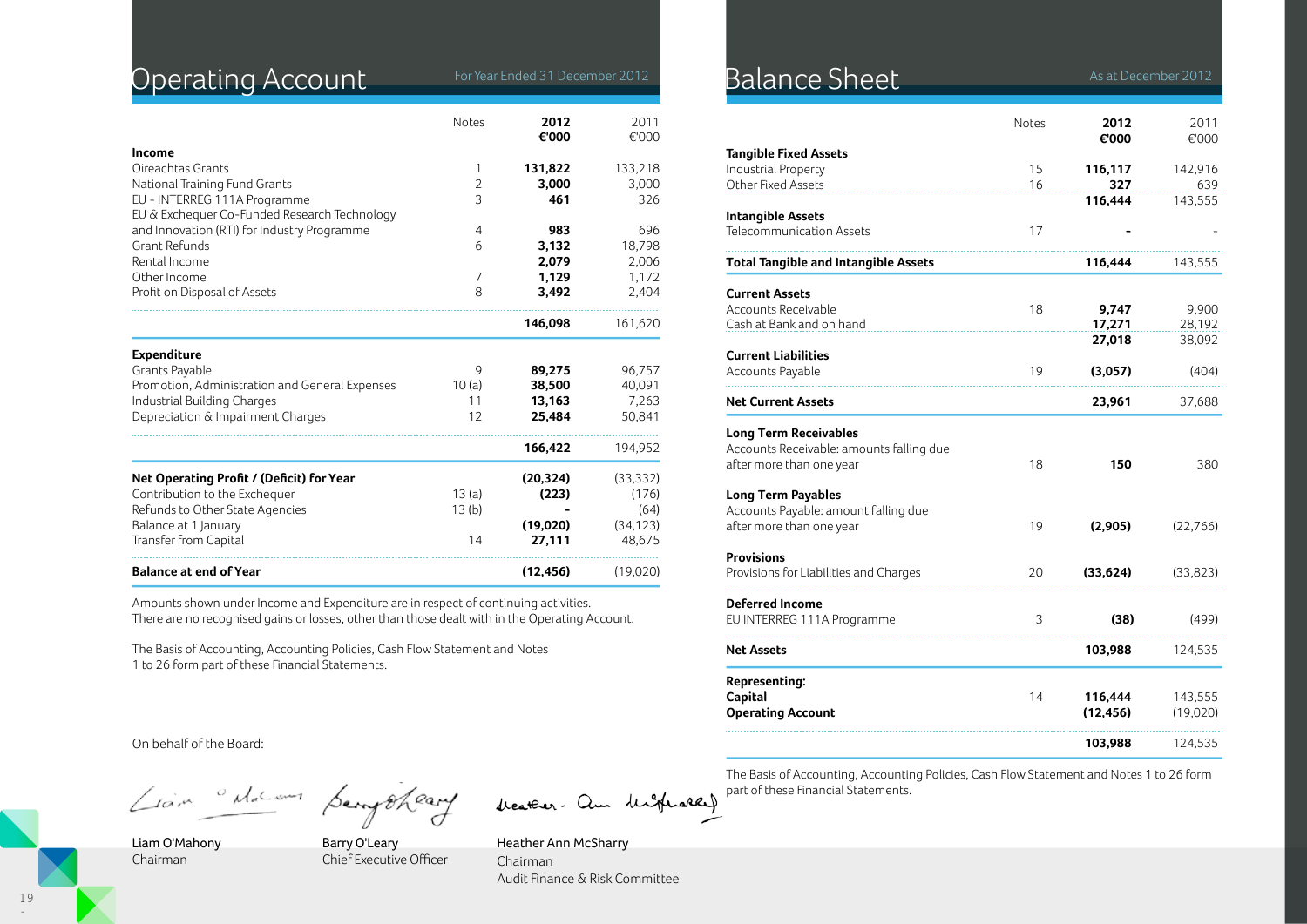# Cash Flow Statement For Year Ended 31 December 2012

|  | r Year Ended 31 December 20 |  |
|--|-----------------------------|--|
|  |                             |  |

|                                                                                              | Notes    | 2012<br>€'000    | 2011<br>€'000    |
|----------------------------------------------------------------------------------------------|----------|------------------|------------------|
| Reconciliation of Net Operating Deficit to net cash<br>inflow from operating activities      |          |                  |                  |
| Net Operating Profit / (Deficit) for Year<br><b>Depreciation &amp; Impairment Charges:</b>   |          | (20, 324)        | (33, 332)        |
| - Industrial Property                                                                        | 12       | 25,012           | 50,188           |
| - Other Fixed Assets & Telecommunication Assets                                              | 12<br>3  | 472<br>(461)     | 653              |
| EU - INTERREG 111A Programme Grant Amortised<br><b>Expenditure Capitalised</b>               | 10(a)    | (24)             | (326)<br>(55)    |
| Profit on Disposal of Assets                                                                 | 8        | (3, 492)         | (2,404)          |
| <b>Bank Interest</b>                                                                         | 7        | (403)            | (660)            |
| Decrease in Accounts Receivable amounts<br>falling due within one year                       |          | 153              | 5,604            |
| Increase / (Decrease) in Accounts Payable                                                    |          |                  |                  |
| amounts falling due within one year                                                          |          | 2,653            | (8, 432)         |
| (Decrease) in Provisions and Charges                                                         |          | (199)            | (2,719)          |
| Decrease / (Increase) in Accounts Receivable<br>amounts falling due after more than one year |          | 230              | (48)             |
| (Decrease) in Accounts Payable amounts falling                                               |          |                  |                  |
| due after more than one year                                                                 |          | (19, 861)        | (10,001)         |
| <b>Net Cash (Outflow) from Operating Activities</b>                                          |          | (16, 244)        | (1,532)          |
|                                                                                              |          |                  |                  |
| <b>Cash Flow Statment</b>                                                                    |          |                  |                  |
| Net Cash (Outflow) from Operating Activities                                                 |          | (16, 244)        | (1, 532)         |
| Contribution to the Exchequer                                                                | 13(a)    | (223)            | (176)            |
| Refund to other State Agencies                                                               | 13(b)    |                  | (64)             |
| Returns on Investment and Servicing of Finance                                               | 24(a)    | 403              | 660              |
| Capital expenditure and financial investment                                                 |          |                  |                  |
| Acquisitions                                                                                 | 24(b)    | (1, 403)         | (2,845)          |
| Disposals                                                                                    | 24(c)    | 6,546            | 3,138            |
| <b>Management of Liquid Resources</b>                                                        |          |                  |                  |
| Withdrawal of / (Payment into) short term deposits                                           | 24(d)    | 15,000           | (5,000)          |
| Increase / (Decrease) in cash for the period                                                 |          | 4,079            | (5,819)          |
| Reconciliation of net cash flow to movement in net funds                                     |          |                  |                  |
| Increase / (Decrease) in cash for the period                                                 |          | 4,079            | (5,819)          |
| (Decrease) / Increase in liquid resources                                                    | 24(d)    | (15,000)         | 5,000            |
| Movement in net funds in the period                                                          |          | (10, 921)        | (819)            |
| Net funds at 1 January<br>Net funds at 31 December                                           | $24$ (d) | 28,192<br>17,271 | 29,011<br>28,192 |

-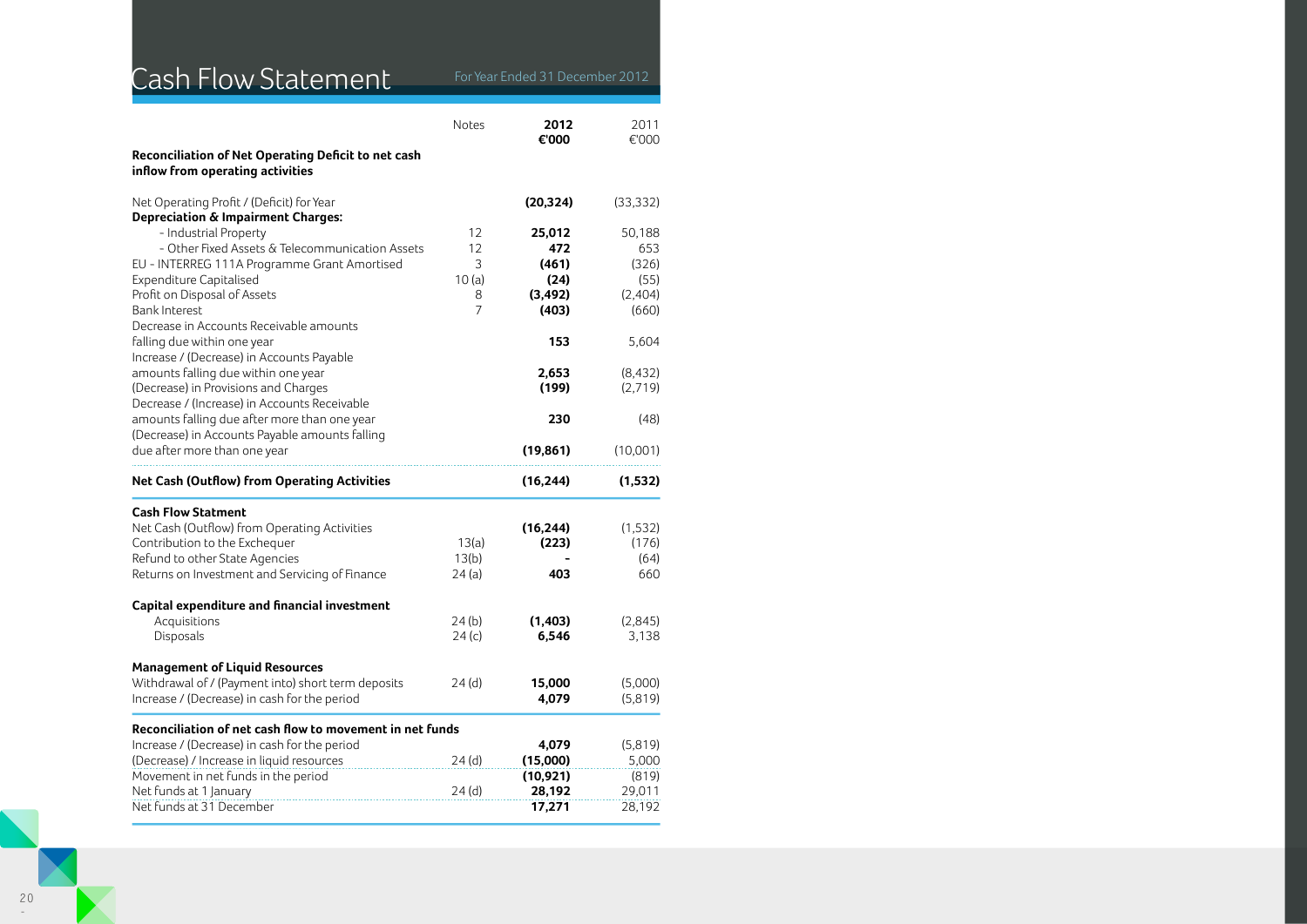# Notes to the Financial Statements For Year Ended 31 December 2012

### **1 Oireachtas Grants**

The Oireachtas Grants are provided under section 35 of the Industrial Development (Science Foundation Ireland) Act 2003. The aggregate amount provided to IDA in respect of Grants for Industry and Grants for Industrial Property in the period 1 January 1994 to 31 December 2012 was €2.1bn.

The Oireachtas Grants as shown in the Financial Statements consist of:

|                                                    |          | 2012    | 2011    |
|----------------------------------------------------|----------|---------|---------|
|                                                    |          | €'000   | €'000   |
| Grant for Promotion and Administration Expenditure | A5 (i)   | 35.822  | 37.377  |
| Grant for Industry                                 | A5 (ii)  | 85,000  | 84.841  |
| Grant for Industrial Property                      | A5 (iii) | 11.000  | 11.000  |
|                                                    |          | 131.822 | 133.218 |

### **2 National Training Fund**

Included in the training grant payments of €5.362m (see note 9) are training grant payments of €3m (€3m in 2011) which were met with funds received through the Department of Jobs, Enterprise and Innovation from the National Training Fund, which is administered through the Department of Education & Skills Subhead B3.

### **3 European Union INTERREG 111A Programme**

The purpose of the programme is to support cross border co-operation, social cohesion and economic development between regions of the EU. Under the programme IDA and the Department of Enterprise Trade and Investment (DETI) in Northern Ireland were awarded a grant of €10m, of which €4m was allocated to IDA and €6m to DETI. The grant was awarded for the purpose of assisting in the development of business parks to international standards in Letterkenny and Derry which are jointly promoted for inward investment.

In 2005 IDA received the grant allocation of €4m. In accordance with the Agency's accounting policies €0.461m (€0.326m in 2011) of this amount was transferred to the Operating account in 2012, leaving a balance of €0.038m retained in deferred income.

### **4 EU & Exchequer Co-Funded Research Technology and Innovations (RTI) for Industry Programme**

This measure is designed to improve the level and quality of research and development undertaken by companies in Ireland by co-funding projects to be carried out by them. The fund is administered by Enterprise Ireland and payments made out of this fund are shown in note 9.

### **5 Employment Subsidy Scheme**

In 2010 the Government, through the Department of Jobs, Enterprise and Innovation, initiated the Employment Subsidy Scheme (Temporary), managed by Enterprise Ireland, to support the retention of full time and part time jobs in viable enterprises, that might otherwise be made redundant as a result of the impact of the global and financial economic crisis. The scheme was implemented under the EU State Aid Temporary Framework Guidelines. Payments made out of this fund are shown in note 9.

### **6 Grant Refunds**

When the conditions of a grant agreement are breached by a client company, the grant is recoverable. During the year the Agency received €3.132m (€18.798m in 2011) relating to grant refunds.

| <b>7 Other Income</b>                        |       |         |
|----------------------------------------------|-------|---------|
|                                              | 2012  | 2011    |
|                                              | €'000 | €'000   |
| Bank Interest                                | 403   | 660     |
| Fee Income in respect of Undeveloped Lands   | 288   | 213     |
| Interest on Industrial Property Transactions | 412   | 264     |
| Sundry Income                                | 26    | 35      |
|                                              | 1.129 | 1 1 7 2 |

| <b>8 Profit on Disposal of Assets</b>           |           |         |
|-------------------------------------------------|-----------|---------|
|                                                 | 2012      | 2011    |
|                                                 | €'000     | €'000   |
| Consideration (net of fees and direct expenses) | 6.546     | 3.138   |
| <b>Historical Costs</b>                         | (13, 236) | (2,518) |
| Write back of provision for impairment          | 1.734     | 17      |
| Write back of provision for depreciation        | 8,448     | 1,767   |
|                                                 | 3.492     | 2.404   |

The profit on disposal of €3.492m is stated net of losses of €0.163m, in respect of property transfers at nil consideration.

| <b>9 Grants Payable</b>                                       |        |        |
|---------------------------------------------------------------|--------|--------|
|                                                               | 2012   | 2011   |
|                                                               | €'000  | €'000  |
| Capital                                                       | 16,286 | 11.774 |
| Employment                                                    | 23,119 | 18,056 |
| R&D                                                           | 43,525 | 61,813 |
| Training                                                      | 5,362  | 4,198  |
| Research Technology & Innovation (RTI) for Industry Programme |        |        |
| (see also note 4)                                             | 983    | 907    |
| Employment Subsidy Scheme (see also note 5)                   |        | Q      |
|                                                               | 89.275 | 96.757 |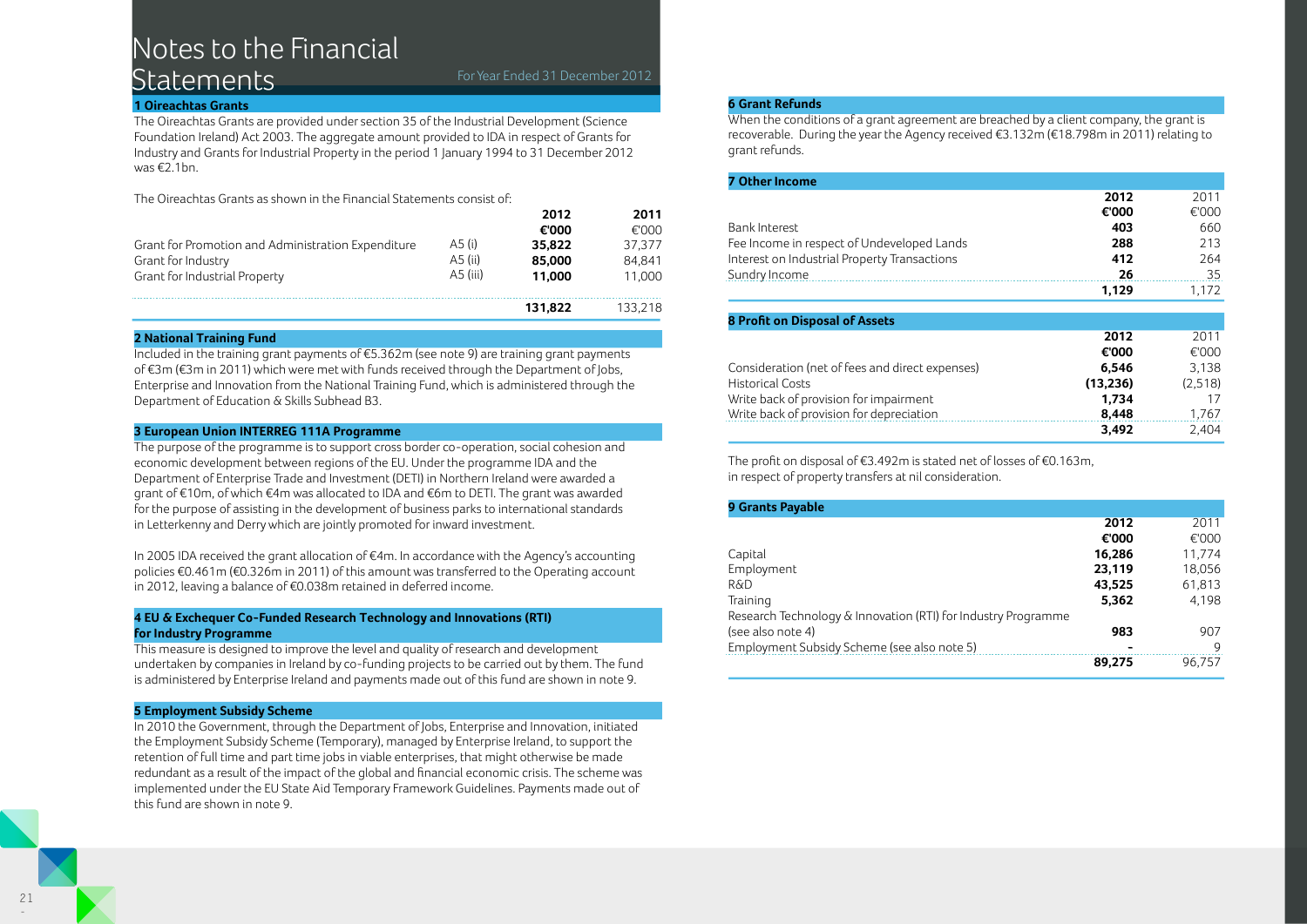# Notes to the Financial Statements (Continued) For Year Ended 31 December 2012

**10 Promotion, Administration and General Expenses**  (a)

|         | 2011   |
|---------|--------|
| €'000   | €'000  |
| 258     | 290    |
| 21,038  | 21,611 |
| 8,890   | 8,909  |
| 9.584   | 9.276  |
| 49      | 49     |
| (1,295) | 11     |
|         |        |
| (24)    | (55)   |
| 38,500  | 40.091 |
|         | 2012   |

| (b)                                            |        |        |
|------------------------------------------------|--------|--------|
|                                                | 2012   | 2011   |
| Other remuneration costs comprise:             | €'000  | €'000  |
| Wages and Salaries                             | 19.608 | 20,139 |
| Social Welfare Costs - Employer's Contribution | 1.059  | 1.032  |
| Pension Costs - Employer's Contribution        | 371    | 440    |
|                                                | 21,038 | 21.611 |

All IDA staff are employees of Forfás and are seconded to the Agency by Forfás. In 2012 €1.05m of pension related deductions proceeds were paid over to the Department of Jobs, Enterprise and Innovation.

| (c)                                        |        |        |
|--------------------------------------------|--------|--------|
|                                            | 2012   | 2011   |
| Board members remuneration was as follows: | €'000  | €'000  |
| Liam O'Mahony (Chairman)                   |        |        |
| Barry O'Leary (Chief Executive)            |        | 9,975  |
| Lionel Alexander                           |        | 11,970 |
| Loretta Brennan Glucksman                  | 11,970 | 11,970 |
| <b>Bernard Collins</b>                     | n/a    | 11,970 |
| Mary Campbell                              | 10,801 | n/a    |
| Peter Cassells                             | 7,208  | n/a    |
| Dermot Curran                              |        | n/a    |
| Paul Duffy                                 |        |        |
| Alan Gray                                  |        | n/a    |
| Henry McGarvey                             | 11,970 | 11,970 |
| Heather Ann McSharry                       | 11,970 | 11,970 |
| Gerard O' Mahoney                          | 4,988  | 10,723 |
| <b>Terry Scott</b>                         | n/a    | 11,970 |
| Martin Shanagher                           |        |        |

Board Members expenses in 2012 amounted to €10,050 broken down €4,095 mileage, €3,156 accommodation and €2,799 other travel, subsistence and vouched food expenses.

### **Chief Executive Remuneration Package**

The Chief Executive Officer received a salary of €189,115 and is also entitled to a pension in line with the standard public sector entitlements.

| (d)                                                           |  |
|---------------------------------------------------------------|--|
| Annual Rent Payable in respect of Leased Office Accommodation |  |

|                  | Number of Offices Lease Expiry Date |           | 2012  |
|------------------|-------------------------------------|-----------|-------|
|                  |                                     |           | €'000 |
| Head Office      |                                     | 2019      | 2,126 |
| Regional Offices | 4                                   | 2013-2028 | 300   |
| Overseas Offices | 14                                  | 2013-2019 | 1,246 |
|                  |                                     |           | 3.672 |

- (i) In the case of Head Office and five overseas offices accommodation is co-located with other State Agencies and / or Irish Government Missions.
- (ii) Two regional office leases were terminated in 2012.
- (iii) Two overseas office leases contain break clauses exercisable on specified dates in 2013 and 2014 respectively.
- (iv) The Agency does not own any property which is used or available for the accommodation of its staff.

### (e) **Commitments under Operating Leases**

The current annual commitment under operating leases is €10.794m.

These leases will expire as follows:

|                       | 2012            | 2012                   | 2012                         | 2011     | 2011         | 2011                   |
|-----------------------|-----------------|------------------------|------------------------------|----------|--------------|------------------------|
|                       | €'000           | €'000                  | €'000                        | €'000    | €'000        | €'000                  |
|                       | <b>Offices</b>  | <b>Industrial</b>      | <b>Industrial</b>            | Offices  | Industrial   | Industrial             |
|                       | <b>Occupied</b> | Property               | Property                     | Occupied | Property     | Property               |
|                       | by IDA          |                        | <b>OccupiedAvailable for</b> | by IDA   |              | Occupied Available for |
|                       |                 | under leases Promotion |                              |          | under leases | Promotion              |
|                       |                 |                        |                              |          |              |                        |
| within one year       | 357             |                        |                              | 413      |              |                        |
| in the second to      |                 |                        |                              |          |              |                        |
| fifth years inclusive | 825             | 2.204                  | 2,288                        | 733      | 365          | 928                    |
| more than 5 years     | 2,490           | 804                    | 1,826                        | 2,567    | 2,934        | 3,127                  |
|                       | 3,672           | 3,008                  | 4,114                        | 3,713    | 3,299        | 4,055                  |
|                       |                 |                        |                              |          |              |                        |

### **11 Industrial Building Charges**

These charges include the net costs associated with industrial buildings provided by the private sector, and the net movement on provisions in respect of operating leases as set out in note 21, together with insurance, security and maintenance costs in respect of all promotable industrial buildings held by IDA.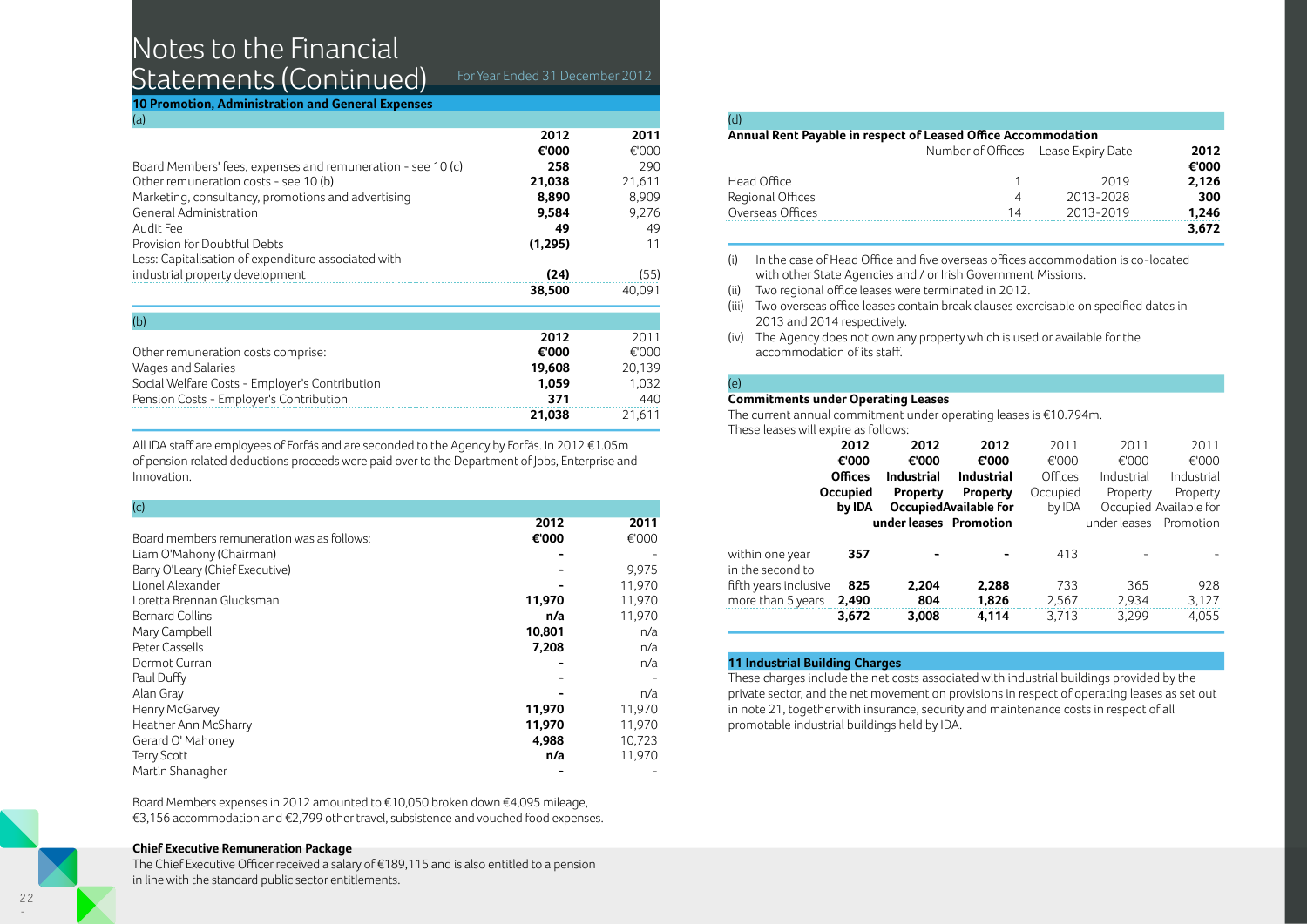# Notes to the Financial Statements (Continued) For Year Ended 31 December 2012

**12 Depreciation & Impairment Charges** 

|                             | <b>Notes</b> | 2012<br>€'000 | 2011<br>€'000 |
|-----------------------------|--------------|---------------|---------------|
|                             |              |               |               |
| <b>Depreciation Charges</b> |              |               |               |
| - Industrial Property       | 15           | 9.731         | 14,561        |
| - Other Fixed Assets        | 16           | 472           | 653           |
| <b>Impairment Charges</b>   |              |               |               |
| - Industrial Property       | 15           | 15.281        | 35.627        |
|                             |              | 25,484        | 50,841        |
|                             |              |               |               |

Depreciation is calculated in order to write off the cost of assets less, where applicable, any impairment provision over their estimated remaining useful lives. No provision for depreciation is made in respect of land or investments. Impairment charges arise where the book value of Industrial Property, Telecommunications Assets or Investments exceed their estimated recoverable value.

### **13**

### (a) Contribution to the Exchequer

By agreement with the Department of Jobs, Enterprise and Innovation receipts from promotion and administration activities, grant refunds, ESF receipts, the sale of industrial property and income derived from the sale and or leasing of telecommunication assets to the extent that they exceed the Agency's expenditure requirements, are refundable to the Exchequer. Contributions totalling €223k paid to the Exchequer in 2012 (€176k in 2011) comprised:

|                          | 2012  | 2011  |
|--------------------------|-------|-------|
|                          | €'000 | €'000 |
| Administration           | 201   | 20    |
| Grant Refunds            | -     | 110   |
| Telecommunication Assets | つつ    | 46    |
|                          | 223   | 176   |

### (b) Refunds to other State Agencies

There were no refunds to other state agencies during the year. In 2011 €64k of unused Employment Subsidy Scheme Grant, received in 2010, was refunded to Enterprise Ireland.

| <b>14 Capital</b>                   |              |          |           |          |           |
|-------------------------------------|--------------|----------|-----------|----------|-----------|
|                                     |              |          | 2012      |          | 2011      |
|                                     | <b>Notes</b> | €'000    | €'000     | €'000    | €'000     |
| At 1 January                        |              |          | 143,555   |          | 192,230   |
| <b>Net Movements on:</b>            |              |          |           |          |           |
| - Industrial Property               | 15           | (26,799) |           | (48,103) |           |
| - Other Fixed Assets                | 16           | (312)    |           | (572)    |           |
| <b>Transfer to Operating Assets</b> |              |          | (27, 111) |          | (48, 675) |
| At 31 December                      |              |          | 116.444   |          | 143.555   |

| 15 Tangible Fixed Assets - Industrial Property |                          |                                 |                                                         |                                                                            |              |
|------------------------------------------------|--------------------------|---------------------------------|---------------------------------------------------------|----------------------------------------------------------------------------|--------------|
|                                                | Land                     | <b>Site</b><br>Develop-<br>ment | <b>Industrial</b><br><b>Property</b><br>under<br>Leases | <b>Industrial</b><br>Property<br><b>OccupiedAvailable for</b><br>Promotion | <b>Total</b> |
| Cost                                           | €'000                    | €'000                           | €'000                                                   | €'000                                                                      | €'000        |
| At 1 January                                   | 263,997                  | 179,760                         | 14,957                                                  | 12,465                                                                     | 471,179      |
| Additions                                      |                          | 1,243                           |                                                         |                                                                            | 1,243        |
| Transfers                                      |                          |                                 | 3,127                                                   | (3, 127)                                                                   |              |
| Disposals                                      | (3, 556)                 | (5,234)                         |                                                         |                                                                            | (8,790)      |
| At 31 December                                 | 260,441                  | 175,769                         | 18,084                                                  | 9,338                                                                      | 463,632      |
| <b>Provision for Impairment</b>                |                          |                                 |                                                         |                                                                            |              |
| At 1 January                                   | 152,958                  | 16,120                          | 3,251                                                   | 4,955                                                                      | 177,284      |
| Charge for Year                                | 15,191                   | 90                              |                                                         |                                                                            | 15,281       |
| <b>Transfers</b>                               |                          |                                 | 462                                                     | (462)                                                                      |              |
| Disposals                                      | (1,608)                  | (126)                           |                                                         |                                                                            | (1,734)      |
| At 31 December                                 | 166,541                  | 16,084                          | 3,713                                                   | 4,493                                                                      | 190,831      |
| <b>Provision for Depreciation</b>              |                          |                                 |                                                         |                                                                            |              |
| At 1 January                                   |                          | 139,202                         | 6,693                                                   | 5,084                                                                      | 150,979      |
| Charge for Year                                |                          | 9,029                           | 344                                                     | 358                                                                        | 9,731        |
| Transfers                                      |                          |                                 | 2,094                                                   | (2,094)                                                                    |              |
| Disposals                                      |                          | (4,026)                         |                                                         |                                                                            | (4,026)      |
| At 31 December                                 | $\overline{\phantom{0}}$ | 144,205                         | 9,131                                                   | 3,348                                                                      | 156,684      |
| <b>Net Book Amount</b>                         |                          |                                 |                                                         |                                                                            |              |
| At 31 December                                 | 93,900                   | 15,480                          | 5,240                                                   | 1,497                                                                      | 116,117      |
| At 1 January                                   | 111,039                  | 24,438                          | 5,013                                                   | 2,426                                                                      | 142,916      |
| <b>Net Movement for Year</b>                   |                          |                                 |                                                         |                                                                            | (26, 799)    |

(a) The estimated useful life of industrial property, by reference to which depreciation

| has been calculated, is as follows: |          |  |  |  |
|-------------------------------------|----------|--|--|--|
| (i) Buildings                       | 33 years |  |  |  |
| (ii) Site Development costs         | 10 years |  |  |  |

- (b) Included in the table above is an amount relating to a joint arrangement entered into in 2004 by the Agency with Fingal County Council to develop lands in Blanchardstown Dublin in the ownership of the Council, for subsequent sale to industrial undertakings. Under the terms of the arrangement, IDA is responsible for making infrastructural improvements to the lands. The Agency bears the full costs of this work and is entitled to receive half of the proceeds of any sales. The net book amount included above in relation to this arrangement is €Nil.
- (c) In 2009 IDA agreed a charge over industrial land which was the subject of an uncompleted sale in 2006 for €68.5m giving rise to a repayment obligation in the same amount. IDA made accelerated payments in 2012 in order to reduce the liability in future years. At the end of 2012 the amount repayable was €2.905m and this amount is included in the overall amounts due on uncompleted sales detailed in note 19 dealing with Accounts Payable.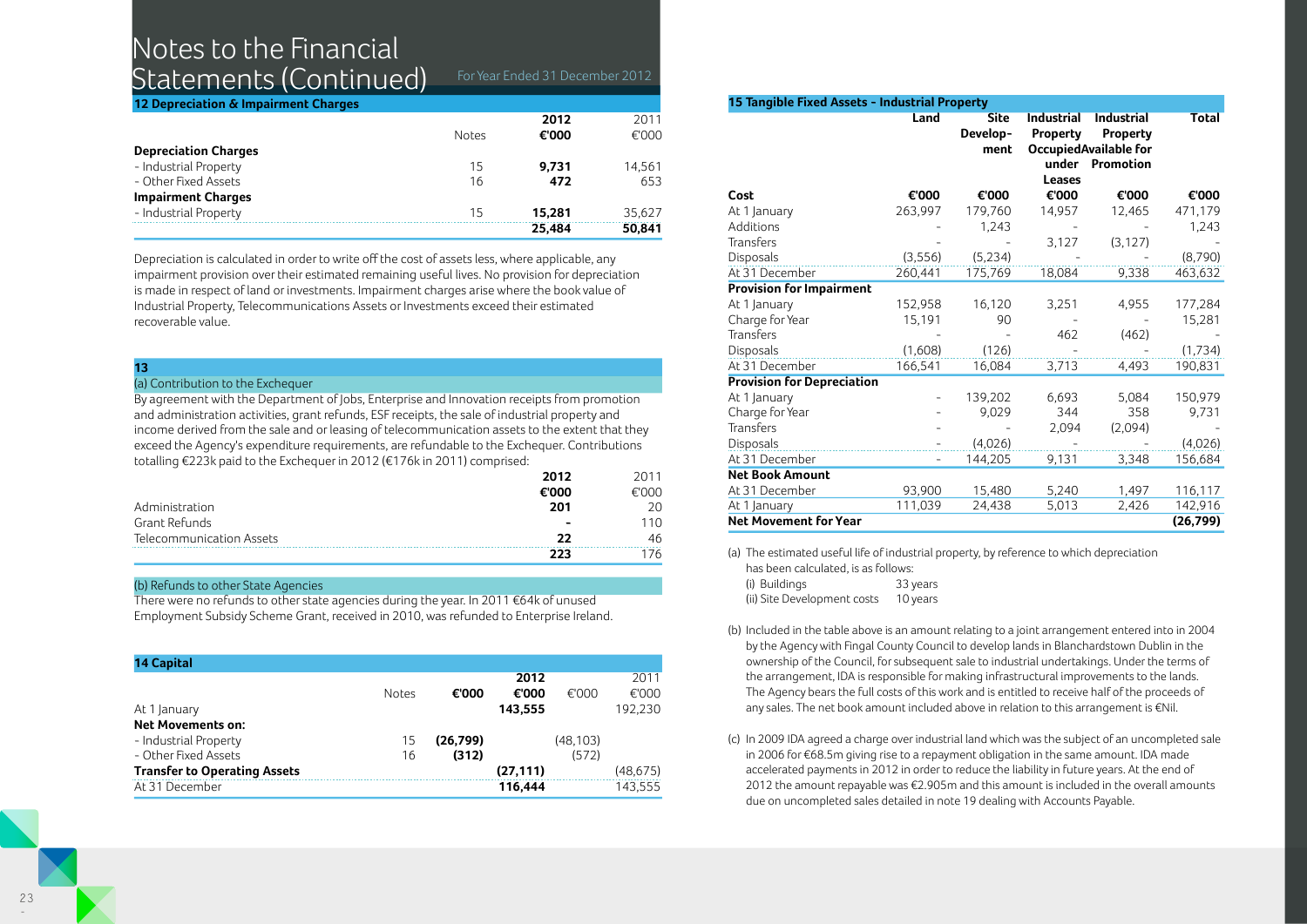# Notes to the Financial

Statements (Continued) For Year Ended 31 December 2012

| <b>16 Other Fixed Assets</b>      |                                                                                  |          |
|-----------------------------------|----------------------------------------------------------------------------------|----------|
|                                   | Office and<br>Computer<br>Equipment,<br><b>Fixtures &amp;</b><br><b>Fittings</b> | Total    |
| Cost                              | €'000                                                                            | €'000    |
| At 1 January                      | 13,075                                                                           | 13,075   |
| Additions                         | 184                                                                              | 184      |
| Disposals                         | (4, 446)                                                                         | (4, 446) |
| At 31 December                    | 8,813                                                                            | 8,813    |
| <b>Provision for Depreciation</b> |                                                                                  |          |
| At 1 January                      | 12,436                                                                           | 12,436   |
| Charge for Year                   | 472                                                                              | 472      |
| <b>Disposals</b>                  | (4, 422)                                                                         | (4, 422) |
| At 31 December                    | 8,486                                                                            | 8,486    |
| <b>Net Book Amount</b>            |                                                                                  |          |
| At 31 December                    | 327                                                                              | 327      |
| At 1 January                      | 639                                                                              | 639      |
| <b>Net Movement for Year</b>      | (312)                                                                            | (312)    |

The estimated useful life of fixed assets, by reference to which depreciation

has been calculated, is as follows:

| (i) | Office Equipment/Fixtures and Fittings | 5 years |
|-----|----------------------------------------|---------|
|     | (ii) Computer Equipment                | 3 years |

### **17 Telecommunication Assets**

Acting pursuant to a Government decision IDA Ireland, in conjunction with the Department of Public Enterprise (now the Department of Communications, Energy and Natural Resources), entered into contracts in 1999 for the purchase of telecommunication assets in the form of an indefeasible right of use of a designated portion of a global telecommunications network for a period of 25 years from 2000. A portion of the capacity purchased by IDA was sold to a number of service providers. The remaining assets have an historical cost of €38.85m, which amount has been written off by way of an impairment charge of €21m in 2002 and aggregate depreciation of €17.85m over 8 years from 2000, resulting in a netbook value of €Nil.

| <b>18 Accounts Receivable</b>                             |         |     |         |
|-----------------------------------------------------------|---------|-----|---------|
|                                                           | 2012    |     | 2011    |
| Amounts falling due within one year:                      | €'000   |     | €'000   |
| Accounts Receivable and Prepayments                       | 14.961  |     | 16,137  |
| Amounts due in respect of disposal of                     |         |     |         |
| <b>Telecommunication Assets</b>                           | 3,206   |     | 3,206   |
| Provision for Doubtful debts                              | (8.508) |     | (9,803) |
| Amounts due in respect of disposal of Industrial Property |         |     |         |
| Interest Receivable                                       | 88      |     | 333     |
| Amount due on loan advanced                               |         |     | 27      |
|                                                           | 9.747   |     | 9,900   |
| Amounts falling due after more than one year:             |         |     |         |
| Amounts due in respect of disposal                        |         |     |         |
| of Industrial Property                                    | 150     | 176 |         |
| Amount due on loan advanced                               |         | 204 |         |
|                                                           | 150     |     | 380     |
|                                                           | 9,897   |     | 10,280  |
|                                                           |         |     |         |

The amount due on loan advanced (€204k in 2011 and repayable over 15 years commencing in 2008, following a moratorium period of three years) was repaid in full during the year.

| <b>19 Accounts Payable</b>                    |       |        |
|-----------------------------------------------|-------|--------|
|                                               | 2012  | 2011   |
| Amounts falling due within one year:          | €'000 | €'000  |
| <b>Accounts Payable and Accruals</b>          | 2.847 | 344    |
| Amount due on Uncompleted Sales               | 210   | 60     |
|                                               | 3,057 | 404    |
| Amounts falling due after more than one year: |       |        |
| Amount due on Uncompleted Sale                | 2.905 | 22.766 |
|                                               | 2.905 | 22,766 |

The amount due after one year in respect of uncompleted sales, of €2.905m relates to the amount owing on industrial land as set out in Note 15 (c) dealing with industrial property.

| <b>20 Provision for Liabilities and Charges</b> |        |         |
|-------------------------------------------------|--------|---------|
|                                                 | 2012   | 2011    |
| Operating Leases Provision                      | €'000  | €'000   |
| At 1st January                                  | 33,823 | 36.542  |
| Net (reduction) / charge for the year           | (199)  | (2.719) |
| <b>Total at 31st December</b>                   | 33.624 | 33.823  |

The Operating Leases Provision comprises:

- Potential building reinstatement costs associated with obligations under operating leases.
- Future costs arising under operating leases estimated to exceed the amounts recoverable from sub lessees.

-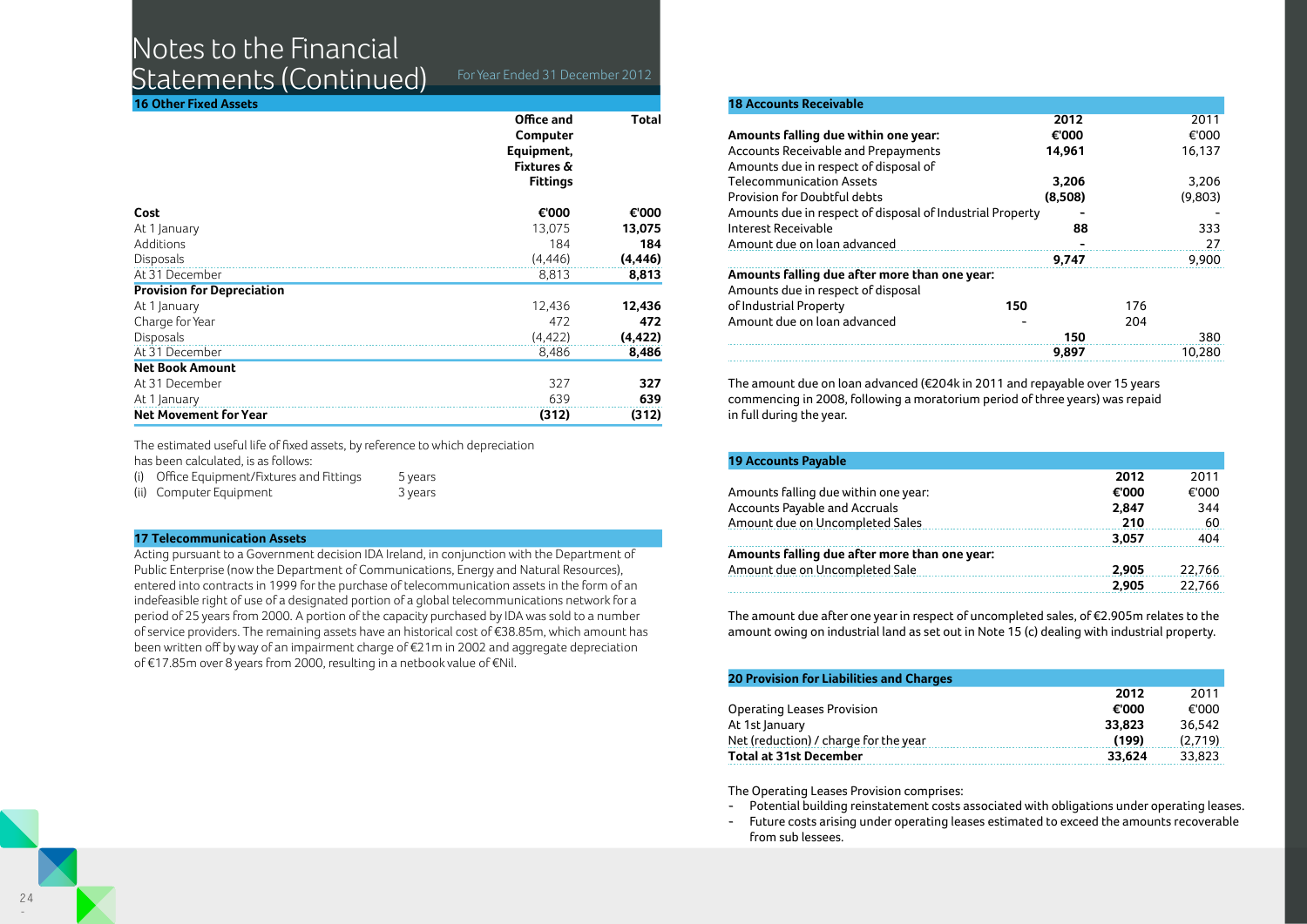# Notes to the Financial Statements (Continued) For Year Ended 31 December 2012

#### **21 Commitments**

It is estimated that future payments likely to arise from Grant Commitments amounted to €225m as at 31 December 2012.

Capital Commitments outstanding at 31 December 2012 on contracts for the acquisition and development of Industrial Property amounted to €6.0m.

#### **22 Taxation**

Section 227 of the Taxes ConsolidationAct, 1997, provides an exemption from tax for income of non-commercial state bodies. This exemption does not apply to deposit interest. Where interest receivable is subject to tax at source (e.g. DIRT), the net receivable amount is credited to the Operating Account.

In some countries in which the Agency operates, an exemption from local taxation has been availed of under the Governmental Services article of the relevant double taxation agreement. This position continues to be under review by the Agency which is actively seeking clarification to determine whether overseas employment taxes arise in any of the jurisdictions where this exemption has been availed of. The review could result in a liability to taxes but in view of the uncertainty in relation to the amount, if any, of such possible contingent liability no provision has been made in the financial statements for the year ended 31 December 2012.

#### **23 Industrial Property Income and Expenditure**

|                                                         |              | 2012      | 2011      |
|---------------------------------------------------------|--------------|-----------|-----------|
| Income:                                                 | <b>Notes</b> | €'000     | €'000     |
| Oireachtas Grant                                        |              | 11,000    | 11,000    |
| Rental Income IDA Ireland Client Companies              |              | 2,079     | 2,006     |
| Fee Income in respect of Undeveloped Lands              | 7            | 288       | 213       |
| Interest on Sales                                       | 7            | 412       | 264       |
| Profit on Disposal of Industrial Property               |              | 3,480     | 2,401     |
|                                                         |              | 17,259    | 15,884    |
| Expenditure:                                            |              |           |           |
| Promotion, Administration and General Expenses          |              | 1,353     | 1.724     |
| Industrial Building Charges                             | 11           | 13,163    | 7,263     |
| Depreciation Charges and Provisions                     | 12           | 25,012    | 50,188    |
|                                                         |              | 39,528    | 59,175    |
| Net Movement for Year                                   |              | (22, 269) | (43, 291) |
| Transfer from Capital                                   | 14           | 26,799    | 48,103    |
| Contribution to Promotion and Administration activities |              | 4,530     | 4.812     |

|     | <b>24 Gross Cash Flows</b>                                      |              |             |                 |  |  |
|-----|-----------------------------------------------------------------|--------------|-------------|-----------------|--|--|
|     |                                                                 |              | 2012        | 2011            |  |  |
|     |                                                                 | <b>Notes</b> | €'000       | €'000           |  |  |
| (a) | <b>Returns on Investment and Servicing of Finance</b>           |              |             |                 |  |  |
|     | <b>Bank Interest</b>                                            | 7            | 403         | 660             |  |  |
|     |                                                                 |              | 403         | 660             |  |  |
| (b) | Capital expenditure and financial investment - Acquisitions     |              |             |                 |  |  |
|     | <b>Expenditure Capitalised</b>                                  | 10(a)        | 24          | 55              |  |  |
|     | Purchase of tangible fixed assets - Industrial Property         | 15           | (1, 243)    | (2,800)         |  |  |
|     | Purchase of Other Fixed Assets                                  | 16           | (184)       | (100)           |  |  |
|     |                                                                 |              | (1, 403)    | (2,845)         |  |  |
| (c) | <b>Capital expenditure and financial investment - Disposals</b> |              |             |                 |  |  |
|     | Disposal of tangible fixed assets - Industrial Property         |              | 6,510       | 3,116           |  |  |
|     | Disposal of Other Fixed Assets                                  |              | 6           | 22              |  |  |
|     | Disposal of Investments                                         |              | 30          |                 |  |  |
|     |                                                                 |              | 6,546       | 3,138           |  |  |
| (d) | <b>Analysis of Net Funds</b>                                    |              |             |                 |  |  |
|     |                                                                 | At 1         | Cash        | At 31           |  |  |
|     |                                                                 | January      | <b>Flow</b> | <b>December</b> |  |  |
|     |                                                                 | 2012         |             | 2012            |  |  |
|     |                                                                 | €'000        | €'000       | €'000           |  |  |
|     | Cash at Bank and on hand                                        | 2,192        | 4,079       | 6,271           |  |  |
|     | Short term deposits                                             | 26,000       | (15,000)    | 11,000          |  |  |
|     |                                                                 | 28,192       | (10, 921)   | 17,271          |  |  |

### **25 Board Members - Disclosure of Transactions**

In the normal course of business the Agency may approve grants and may also enter into other contractual arrangements with undertakings in which IDA Board members are employed or otherwise interested.

The Agency adopted procedures in accordance with the guidelines issued by the Department of Public Expenditure and Reform in relation to the disclosure of interests by Board members and these procedures have been adhered to by the Board members and the Agency. During the year only two transactions required disclosure being a grant of €1.943m which was paid to a company in which a Board member is employed, and a €156k consultancy fee paid to a company in which a Board member is a non Executive Director. The members concerned did not receive any documentation on the transactions nor did the members participate in or attend any Board discussion relating to the transactions.

### **26 Approval of Financial Statements**

The Financial Statements were approved by the Board on 8th of May 2013.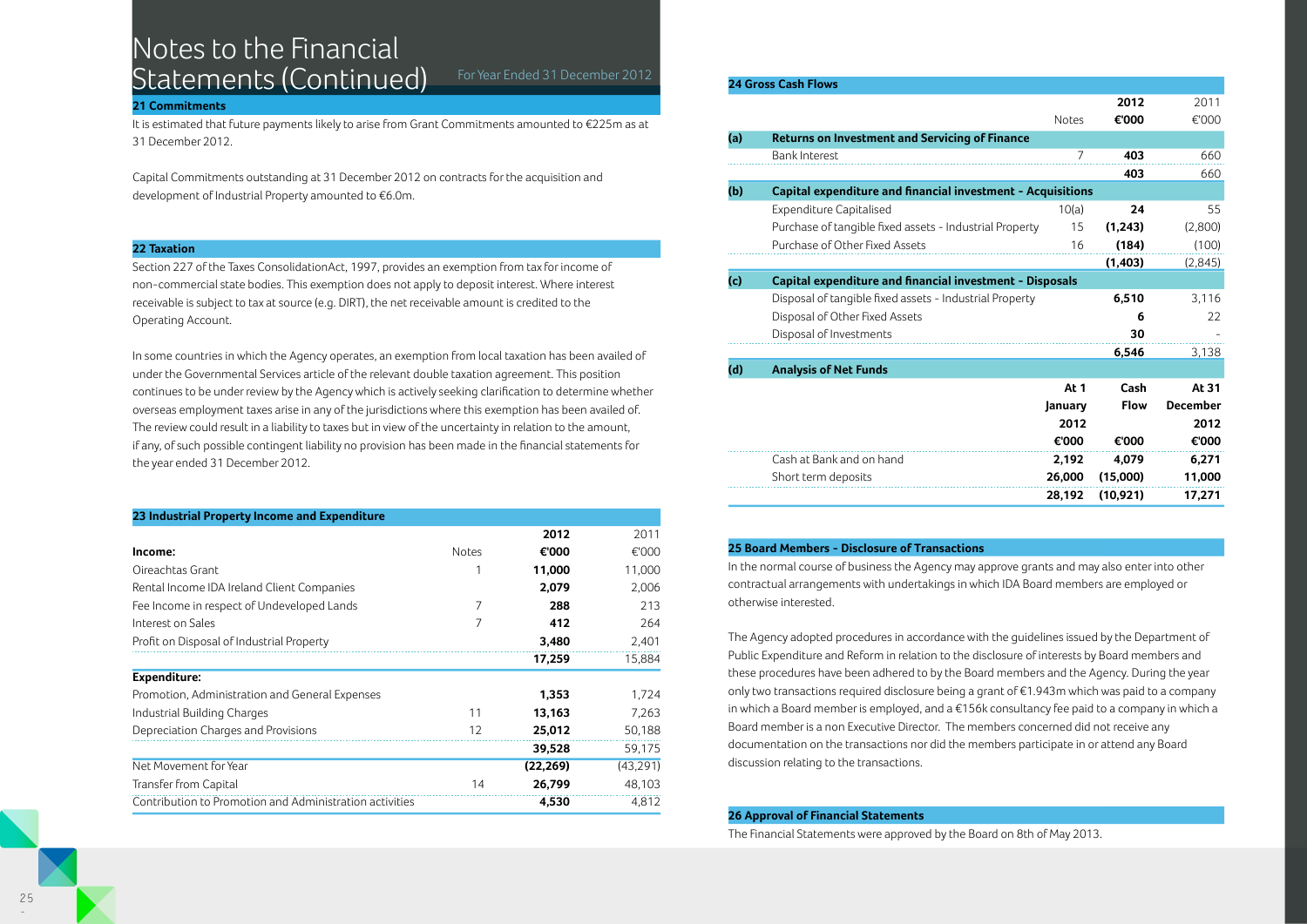